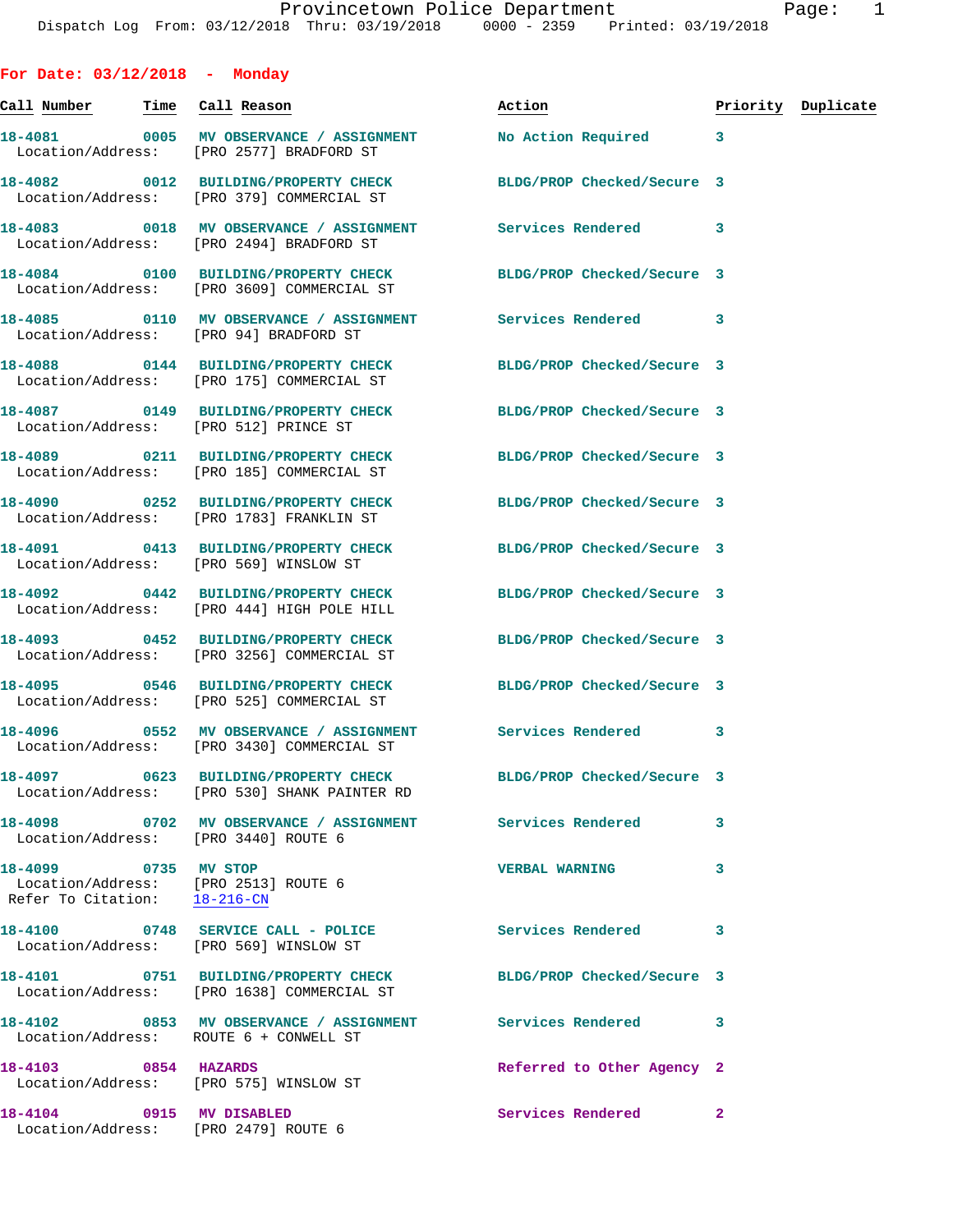| Location/Address: ROUTE 6                                           | 18-4105 0922 MV OBSERVANCE / ASSIGNMENT Services Rendered 3                                        |                            |                            |
|---------------------------------------------------------------------|----------------------------------------------------------------------------------------------------|----------------------------|----------------------------|
| 18-4106 0955 MV COMPLAINT<br>Location/Address: [PRO 495] NELSON AVE |                                                                                                    | Services Rendered          | $\mathbf{2}$               |
| 18-4107 1303 ASSIST CITIZEN<br>Location/Address: OLD COLONY WAY     |                                                                                                    | Services Rendered          | 3                          |
| 18-4109 1339 ASSIST CITIZEN<br>Location/Address: GEORGES PATH       |                                                                                                    | <b>GONE ON ARRIVAL</b>     | 3                          |
|                                                                     | 18-4111 1502 SERVICE CALL - POLICE<br>Location/Address: [PRO 569] WINSLOW ST                       | <b>Services Rendered</b>   | $\overline{\phantom{a}}$ 3 |
|                                                                     | 18-4113 1519 MEDICAL EMERGENCY<br>Location/Address: [PRO 440] HARRY KEMP WAY                       | Transported to Hospital    | 1                          |
|                                                                     | 18-4112 1525 MV OBSERVANCE / ASSIGNMENT<br>Location/Address: STEARNS AVE + NELSON AVE              | <b>Services Rendered</b>   | $\overline{\phantom{a}}$ 3 |
|                                                                     | 18-4115 1627 BUILDING/PROPERTY CHECK Services Rendered<br>Location/Address: [PRO 564] BAYBERRY AVE |                            | $\mathbf{3}$               |
| Location/Address: [PRO 2521] ROUTE 6                                | 18-4116 1640 MV OBSERVANCE / ASSIGNMENT Services Rendered 3                                        |                            |                            |
|                                                                     | 18-4120 1658 PARK, WALK & TALK<br>Location/Address: [PRO 182] COMMERCIAL ST                        | Services Rendered          | $\mathbf{2}$               |
|                                                                     | 18-4118 1739 BUILDING/PROPERTY CHECK<br>Location/Address: [PRO 447] JEROME SMITH RD                | BLDG/PROP Checked/Secure 3 |                            |
| Location/Address: [PRO 2519] ROUTE 6                                | 18-4119 1746 MV OBSERVANCE / ASSIGNMENT Services Rendered                                          |                            | 3                          |
| 18-4122 1838 PARK, WALK & TALK                                      | Location/Address: [PRO 3431] COMMERCIAL ST                                                         | Services Rendered          | $\mathbf{2}$               |
|                                                                     | 18-4124 1908 PARK, WALK & TALK<br>Location/Address: [PRO 105] COMMERCIAL ST                        | Services Rendered          | $\mathbf{2}$               |
| 18-4125 1946 HAZARDS                                                | Location/Address: [PRO 2206] PILGRIMS LANDING                                                      | Services Rendered 2        |                            |
|                                                                     | 18-4126 2022 BUILDING/PROPERTY CHECK<br>Location/Address: [PRO 1778] SHANK PAINTER RD              | BLDG/PROP Checked/Secure 3 |                            |
| Location/Address: [PRO 94] BRADFORD ST                              | 18-4127 2025 MV OBSERVANCE / ASSIGNMENT                                                            | No Action Required         | 3                          |
|                                                                     | 18-4128 2034 MV OBSERVANCE / ASSIGNMENT<br>Location/Address: HOWLAND ST + BRADFORD ST              | <b>Services Rendered</b>   | 3                          |
| 18-4129                                                             | 2117 BUILDING/PROPERTY CHECK<br>Location/Address: [PRO 3430] COMMERCIAL ST                         | BLDG/PROP Checked/Secure 3 |                            |
| Location/Address: [PRO 521] ROUTE 6                                 | 18-4130 2139 BUILDING/PROPERTY CHECK                                                               | <b>Services Rendered</b>   | 3                          |
|                                                                     | 18-4131 2204 BUILDING/PROPERTY CHECK<br>Location/Address: [PRO 519] RACE POINT RD                  | BLDG/PROP Checked/Secure 3 |                            |
|                                                                     | 18-4132 2325 BUILDING/PROPERTY CHECK<br>Location/Address: [PRO 3430] COMMERCIAL ST                 | Services Rendered          | 3                          |
|                                                                     | 18-4133 2344 BUILDING/PROPERTY CHECK<br>Location/Address: [PRO 3259] MACMILLAN WHARF               | Services Rendered          | $\overline{\phantom{a}}$ 3 |
| 18-4135                                                             | 2356 BUILDING/PROPERTY CHECK                                                                       | Services Rendered 3        |                            |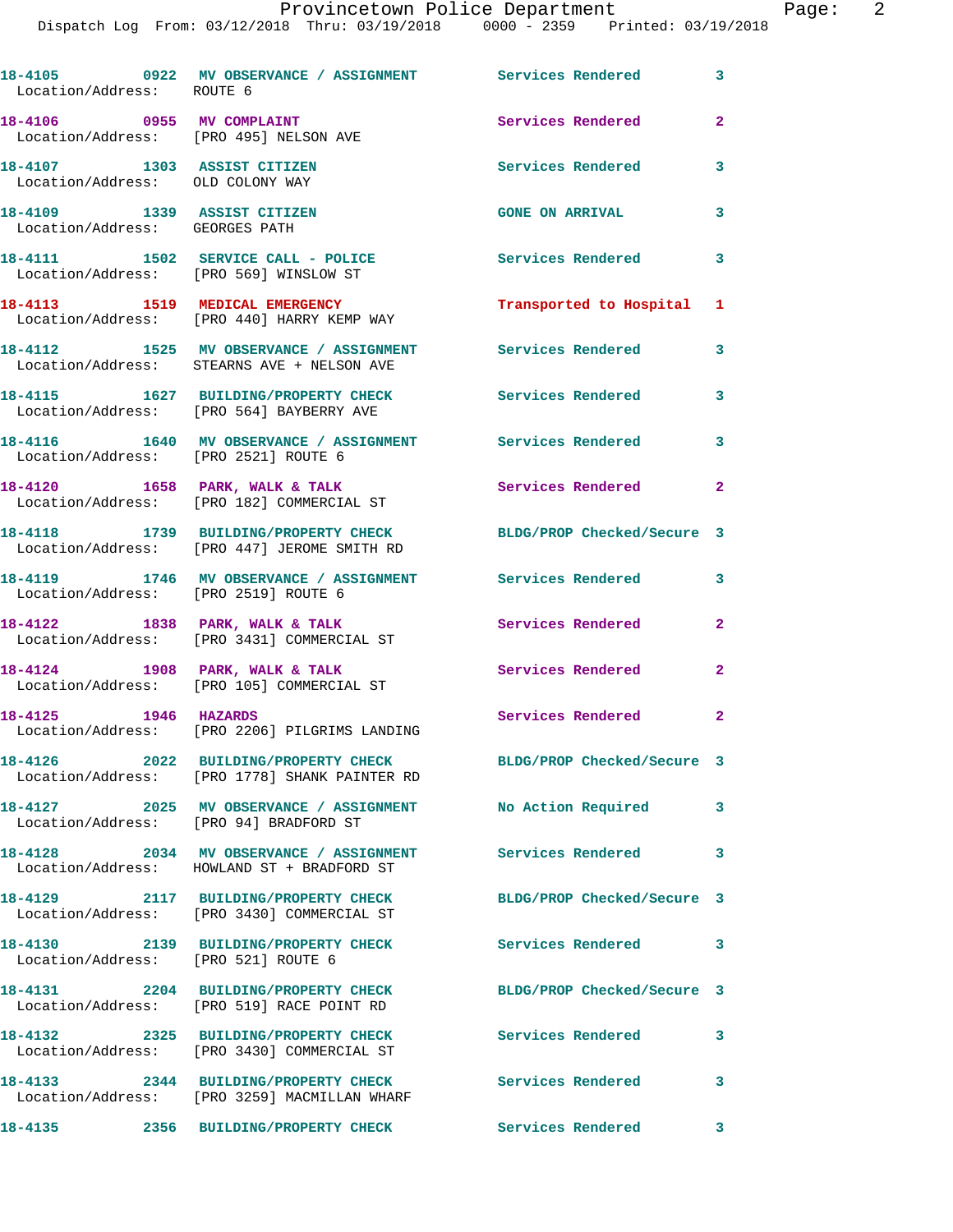|                                                             | Dispatch Log From: 03/12/2018 Thru: 03/19/2018 0000 - 2359 Printed: 03/19/2018                                         | Provincetown Police Department Page: 3 |   |
|-------------------------------------------------------------|------------------------------------------------------------------------------------------------------------------------|----------------------------------------|---|
|                                                             | Location/Address: [PRO 2483] COMMERCIAL ST                                                                             |                                        |   |
|                                                             | 18-4134 2359 BUILDING/PROPERTY CHECK BLDG/PROP Checked/Secure 3<br>Location/Address: [PRO 3259] MACMILLAN WHARF        |                                        |   |
| For Date: $03/13/2018$ - Tuesday                            |                                                                                                                        |                                        |   |
|                                                             | 18-4136 0012 MV OBSERVANCE / ASSIGNMENT Services Rendered 3<br>Location/Address: [PRO 444] HIGH POLE HILL              |                                        |   |
| 18-4139 0013 ASSIST CITIZEN<br>Location/Address: NELSON AVE |                                                                                                                        | Referred to Other Agency 3             |   |
|                                                             | 18-4138 0014 BUILDING/PROPERTY CHECK BLDG/PROP Checked/Secure 3<br>Location/Address: [PRO 1638] COMMERCIAL ST          |                                        |   |
| Location/Address: [PRO 571] ALDEN ST                        | 18-4137 0015 BUILDING/PROPERTY CHECK BLDG/PROP Checked/Secure 3                                                        |                                        |   |
|                                                             | 18-4140 0029 MV OBSERVANCE / ASSIGNMENT Services Rendered 3<br>Location/Address: BRADFORD ST + RYDER ST                |                                        |   |
|                                                             | 18-4141 0036 MV STOP<br>Location/Address: CONWELL ST + BRADFORD ST<br>Refer To Citation: $\frac{18-217-CN}{18-217-CN}$ | VERBAL WARNING 3                       |   |
| Location/Address: ROUTE 6 + CONWELL ST                      | 18-4142 0048 MV OBSERVANCE / ASSIGNMENT Services Rendered 3                                                            |                                        |   |
|                                                             | 18-4143 0103 BUILDING/PROPERTY CHECK BLDG/PROP Checked/Secure 3<br>Location/Address: [PRO 2977] COMMERCIAL ST          |                                        |   |
|                                                             | 18-4144 0110 MV OBSERVANCE / ASSIGNMENT Services Rendered 3<br>Location/Address: HIGH POLE HILL + BRADFORD ST          |                                        |   |
| Refer To Citation: 18-218-CN                                | 18-4145 0123 MV STOP<br>Location/Address: [PRO 3075] SHANK PAINTER RD                                                  | VERBAL WARNING 3                       |   |
|                                                             | 18-4146 0217 MV OBSERVANCE / ASSIGNMENT Services Rendered<br>Location/Address: SHANK PAINTER RD + JEROME SMITH RD      |                                        | 3 |
|                                                             | 18-4147 0218 BUILDING/PROPERTY CHECK Services Rendered 3<br>Location/Address: [PRO 2494] BRADFORD ST                   |                                        |   |
|                                                             | 18-4148 0224 BUILDING/PROPERTY CHECK Services Rendered 3<br>Location/Address: [PRO 2977] COMMERCIAL ST                 |                                        |   |
| Location/Address: ROUTE 6                                   | 18-4149 0257 MV OBSERVANCE / ASSIGNMENT Services Rendered 3                                                            |                                        |   |
| Location/Address: STANDISH ST                               | 18-4151 0300 PARKING COMPLAINT                                                                                         | Citation / Warning Issue 3             |   |
|                                                             | 18-4150 0306 ALARM - GENERAL<br>Location/Address: [PRO 3105] COMMERCIAL ST                                             | False Alarm Weather (No 1              |   |
| Location: [OT] FALL RIVER                                   | 18-4152 0354 911 - GENERAL                                                                                             | Services Rendered 1                    |   |
|                                                             | 18-4153 0420 PARKING COMPLAINT<br>Location/Address: [PRO 2343] BREWSTER ST                                             | Citation / Warning Issue 3             |   |
|                                                             | 18-4154 0434 PARKING COMPLAINT<br>Location/Address: CENTER ST + COMMERCIAL ST                                          | Citation / Warning Issue 3             |   |
| Location/Address: ALDEN ST                                  | 18-4155 0437 PARKING COMPLAINT Contract Citation / Warning Issue 3                                                     |                                        |   |
|                                                             |                                                                                                                        |                                        |   |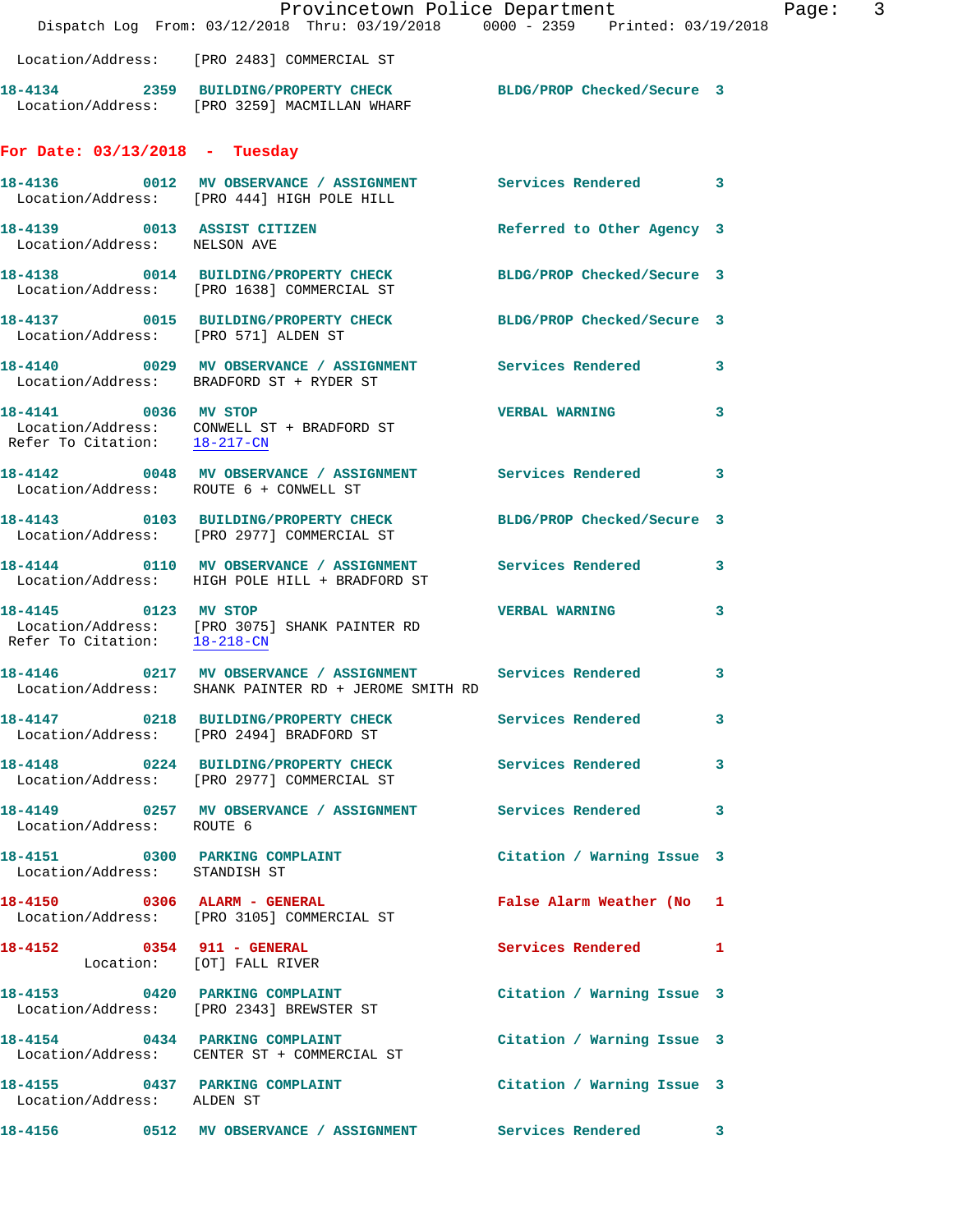|                                                               | Provincetown Police Department<br>Dispatch Log From: 03/12/2018 Thru: 03/19/2018 0000 - 2359 Printed: 03/19/2018 |                            |                |
|---------------------------------------------------------------|------------------------------------------------------------------------------------------------------------------|----------------------------|----------------|
|                                                               | Location/Address: [PRO 37] BRADFORD ST                                                                           |                            |                |
|                                                               |                                                                                                                  |                            |                |
|                                                               | 18-4157 0558 PARKING COMPLAINT<br>Location/Address: [PRO 824] COMMERCIAL ST                                      | Services Rendered          | 3              |
|                                                               | 18-4158 0806 BUILDING/PROPERTY CHECK<br>Location/Address: [PRO 105] COMMERCIAL ST                                | BLDG/PROP Checked/Secure 3 |                |
| 18-4160 0832 HAZARDS                                          | Location/Address: HANCOCK ST + COMMERCIAL ST                                                                     | Removed Hazard             | $\mathbf{2}$   |
| 18-4161 0914 HAZARDS                                          | Location/Address: [PRO 1158] WINSLOW ST                                                                          | Services Rendered          | $\overline{a}$ |
|                                                               | 18-4162 0924 BUILDING/PROPERTY CHECK<br>Location/Address: [PRO 3430] COMMERCIAL ST                               | <b>Services Rendered</b>   | 3              |
| 18-4163 0924 PARKING COMPLAINT                                | Location/Address: [PRO 825] COMMERCIAL ST                                                                        | Services Rendered          | 3              |
|                                                               | $18-4164$ 0935 ALARM - GENERAL<br>Location/Address: [PRO 1646] WINSLOW ST                                        | <b>Services Rendered</b>   | 1              |
|                                                               | 18-4165 0953 BUILDING/PROPERTY CHECK<br>Location/Address: [PRO 3430] COMMERCIAL ST                               | <b>Services Rendered</b>   | 3              |
|                                                               | 18-4166 1004 ALARM - FIRE<br>Location/Address: [PRO 1780] JOHNSON ST                                             | <b>No Action Required</b>  | 1              |
| 18-4168 1020 HAZARDS<br>Location/Address: SANDY HILL LN       |                                                                                                                  | Referred to Other Agency 2 |                |
| 18-4169 1028 MV DISABLED                                      | Location/Address: ROUTE 6 + SHANK PAINTER RD                                                                     | No Action Required         | $\mathbf{2}$   |
| 18-4170 1039 ALARM - FIRE                                     | Location/Address: [PRO 3117] COMMERCIAL ST                                                                       | <b>Services Rendered</b>   | 1              |
| 18-4171 1046 HAZARDS                                          | Location/Address: BRADFORD ST + CONWELL ST                                                                       | Referred to Other Agency 2 |                |
| 18-4172 1055 HAZARDS<br>Location/Address: [PRO 3222] ALDEN ST |                                                                                                                  | Referred to Other Agency 2 |                |
| 18-4173 1057 HAZARDS                                          | Location/Address: [PRO 3488] COMMERCIAL ST                                                                       | Referred to Other Agency 2 |                |
|                                                               | 18-4174 1059 REASSURANCE CHECKS<br>Location/Address: [PRO 442] HARRY KEMP WAY                                    | <b>Services Rendered</b>   | 3              |
|                                                               | 18-4175 1121 BUILDING/PROPERTY CHECK<br>Location/Address: [PRO 442] HARRY KEMP WAY                               | <b>Services Rendered</b>   | 3              |
|                                                               | 18-4176 1122 SERVICE CALL - POLICE<br>Location/Address: [PRO 542] SHANK PAINTER RD                               | <b>Services Rendered</b>   | 3              |
|                                                               | 18-4177 1131 MEDICAL EMERGENCY<br>Location/Address: [PRO 1387] JEROME SMITH RD                                   | Services Rendered          | 1              |
| 18-4178 1140 HAZARDS                                          | Location/Address: ALLERTON ST + COMMERCIAL ST                                                                    | Referred to Other Agency 2 |                |
| 18-4179 1142 HAZARDS                                          | Location/Address: [PRO 865] COMMERCIAL ST                                                                        | Referred to Other Agency 2 |                |
|                                                               | 18-4180 1231 TRAFFIC CONTROL<br>Location/Address: ALDEN ST + JEROME SMITH RD                                     | <b>Services Rendered</b>   | 3              |
|                                                               | 18-4181 1238 SERVICE CALL - POLICE                                                                               | Services Rendered          | 3              |

Location/Address: [PRO 2078] BERRY LN

Page: 4<br>18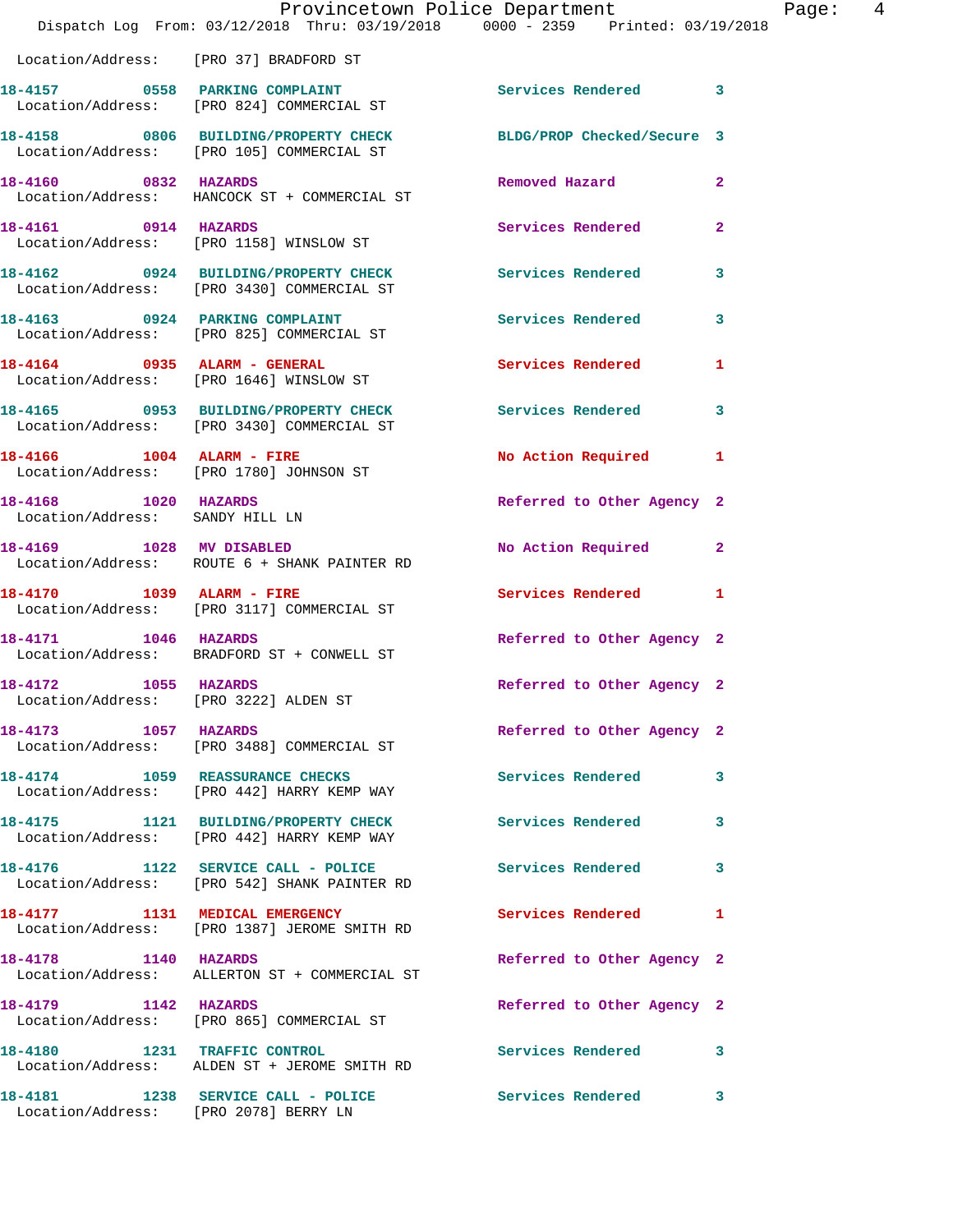|                                                                     | Provincetown Police Department<br>Dispatch Log From: 03/12/2018 Thru: 03/19/2018 0000 - 2359 Printed: 03/19/2018 |                            | Pag                          |
|---------------------------------------------------------------------|------------------------------------------------------------------------------------------------------------------|----------------------------|------------------------------|
|                                                                     | 18-4182 1250 HAZARD/TREE DOWN<br>Location/Address: [PRO 2540] RACE POINT RD                                      | Referred to Other Agency 2 |                              |
|                                                                     | 18-4185 1357 ALARM - GENERAL<br>Location/Address: [PRO 182] COMMERCIAL ST                                        | Services Rendered          | 1                            |
|                                                                     | 18-4186   1430   ALARM - GENERAL<br>Location/Address: [PRO 182] COMMERCIAL ST                                    | <b>Services Rendered</b>   | 1                            |
|                                                                     | Location/Address: PLEASANT ST + KINGS WAY                                                                        | <b>Services Rendered</b>   | 1                            |
|                                                                     | 18-4188 1443 FIRE - OTHER<br>Location/Address: [PRO 2977] COMMERCIAL ST                                          | Services Rendered          | 1                            |
|                                                                     | 18-4190 1513 ALARM - GENERAL<br>Location/Address: [PRO 530] SHANK PAINTER RD                                     | Services Rendered          | 1                            |
|                                                                     | 18-4191 1552 ALARM - GENERAL<br>Location/Address: [PRO 182] COMMERCIAL ST                                        | Services Rendered          | 1                            |
|                                                                     | 18-4192 1556 TRESPASS<br>Location/Address: [PRO 1192] COMMERCIAL ST                                              | Services Rendered          | $\mathbf{2}$                 |
|                                                                     | 18-4193 1621 MEDICAL EMERGENCY<br>Location/Address: [PRO 3222] ALDEN ST                                          | Transported to Hospital 1  |                              |
| 18-4194   1624   FIRE - OTHER<br>Location/Address: BRADFORD ST      |                                                                                                                  | <b>Services Rendered</b>   | 1                            |
| 18-4195 1733 FOLLOW UP                                              | Location/Address: [PRO 1109] SOMERSET RD                                                                         | Services Rendered          | $\overline{2}$               |
| 18-4196 1813 HAZARDS<br>Location/Address: ATKINS MAYO RD            |                                                                                                                  | Could Not Locate           | $\mathbf{2}$<br>$\mathbf{1}$ |
| 18-4197 1818 HAZARDS<br>Location/Address: BRADFORD ST               |                                                                                                                  | FOLLOW UP                  | $\overline{a}$               |
|                                                                     | 18-4198 1838 HAZARDS<br>Location/Address: [PRO 2898] JEROME SMITH RD                                             | Referred to Other Agency 2 |                              |
| 18-4199 1900 GENERAL INFO                                           | Location/Address: [PRO 440] HARRY KEMP WAY                                                                       | <b>Services Rendered</b>   |                              |
| 18-4200 1948 ALARM - GENERAL                                        | Location/Address: [PRO 2079] BLUEBERRY AVE                                                                       | False Alarm Weather (No    | 1                            |
| 18-4201 1959 GENERAL INFO<br>Location/Address: [PRO 569] WINSLOW ST |                                                                                                                  | Services Rendered          | 3                            |
| 18-4202 2008 TRESPASS                                               | Location/Address: [PRO 1192] COMMERCIAL ST                                                                       | <b>FOLLOW UP</b>           | $\mathbf{2}$                 |
| 18-4203 2022 ALARM - GENERAL                                        | Location/Address: [PRO 2179] WINSLOW ST                                                                          | False Alarm Weather (No    | 1                            |
| 18-4204 2104 HAZARDS                                                | Location/Address: [PRO 781] CAPTAIN BERTIES WAY                                                                  | Referred to Other Agency 2 |                              |
| 18-4205 2140 MEDICAL EMERGENCY                                      | Location/Address: [PRO 1346] COMMERCIAL ST                                                                       | No Action Required         | 1                            |
| 18-4206 2220 ASSIST CITIZEN<br>Location/Address: FREEMAN ST         |                                                                                                                  | Services Rendered          | 3                            |

## **For Date: 03/14/2018 - Wednesday**

| 18-4207           | BLDG/PROP Checked/Secure<br>0002 BUILDING/PROPERTY CHECK |  |
|-------------------|----------------------------------------------------------|--|
| Location/Address: | [PRO 3259] MACMILLAN WHARF                               |  |

Page: 5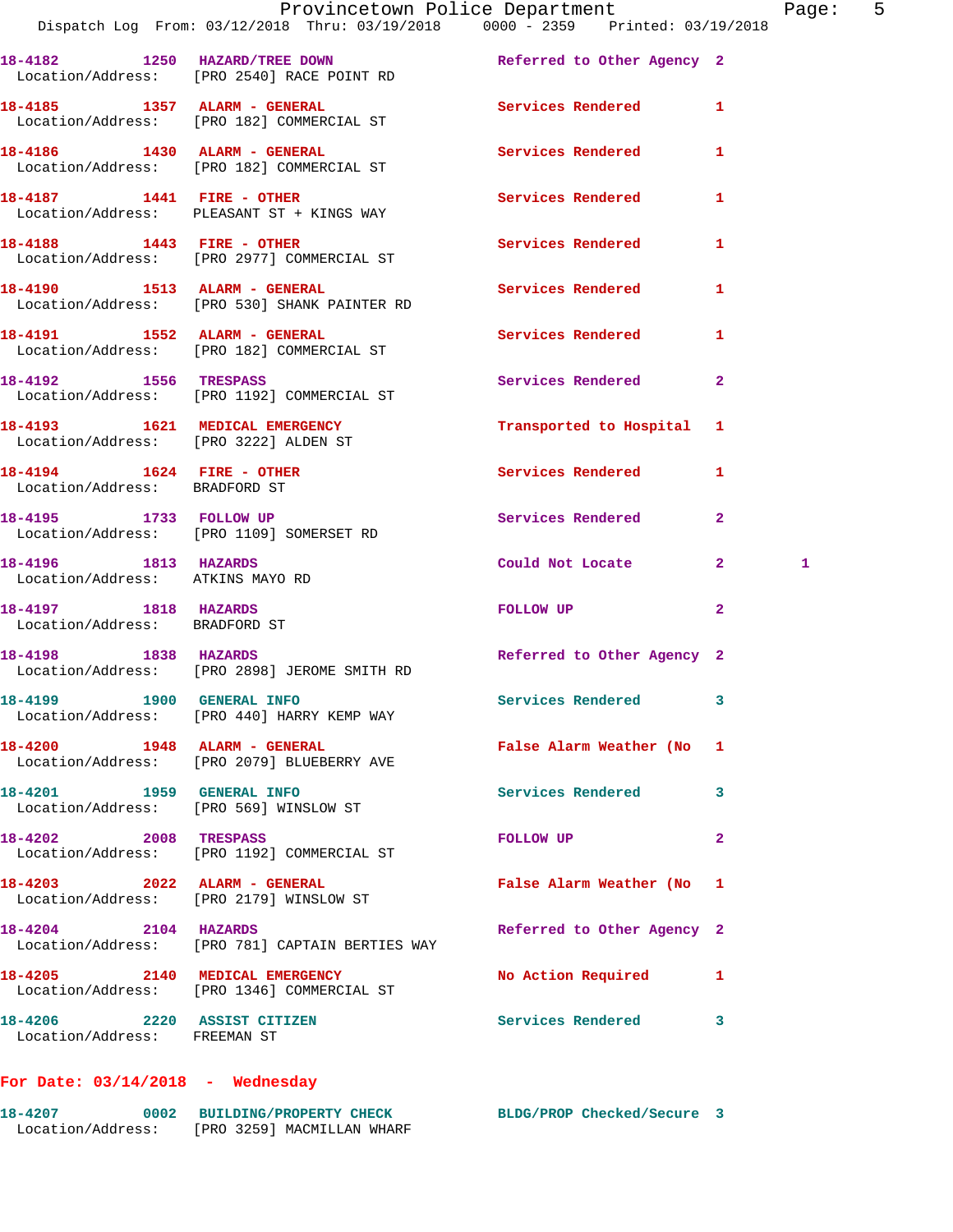**18-4208 0053 BUILDING/PROPERTY CHECK BLDG/PROP Checked/Secure 3**  Location/Address: [PRO 2483] COMMERCIAL ST **18-4209 0126 ALARM - FIRE False Alarm 1**  Location/Address: [PRO 204] COMMERCIAL ST **18-4210 0610 ALARM - FIRE Services Rendered 1**  Location/Address: [PRO 204] COMMERCIAL ST **18-4211 0653 IN-SERVICE CANCELLED Services Rendered 3**  Location/Address: [PRO 542] SHANK PAINTER RD **18-4212 0813 PROPERTY CHECK REQUEST Services Rendered 3**  Location/Address: [PRO 1192] COMMERCIAL ST **18-4213 0915 HAZARDS Referred to Other Agency 2 1**  Location/Address: [PRO 488] MAYFLOWER ST **18-4215 0920 ASSIST DEPARTMENT / MUTUAL AID Services Rendered 3**  Location/Address: [PRO 519] RACE POINT RD **18-4214 0925 HAZARDS Referred to Other Agency 2**  Location/Address: [TRU 554] SOUTH HOLLOW RD **18-4216 1014 ALARM - GENERAL Services Rendered 1**  Location/Address: [PRO 1780] JOHNSON ST 18-4217 1017 SCHOOL WALK-OUT EVENT Services Rendered 2 Location/Address: [PRO 105] COMMERCIAL ST 18-4218 1026 HAZARDS/OUTAGE Referred to Other Agency 2 Location/Address: [PRO 1867] SHANK PAINTER RD **18-4219 1028 HAZARDS Referred to Other Agency 2**  Location/Address: [PRO 2618] COMMERCIAL ST **18-4220 1041 HAZARDS Referred to Other Agency 2**  Location/Address: [PRO 446] HOWLAND ST **18-4221 1045 HAZARDS Referred to Other Agency 2**  Location/Address: [PRO 1735] FISHBURN CT **18-4223 1105 ALARM - GENERAL Services Rendered 1**  Location/Address: [PRO 530] SHANK PAINTER RD **18-4224 1113 911 - GENERAL Referred to Other Agency 1**  Location/Address: [PRO 542] SHANK PAINTER RD **18-4226 1220 MV COMPLAINT Services Rendered 2**  Location/Address: [PRO 185] COMMERCIAL ST 18-4227 1223 LOST WALLET **18-4227** Services Rendered 3 Location/Address: [PRO 542] SHANK PAINTER RD **18-4228 1251 SERVICE CALL - POLICE Services Rendered 3**  Location/Address: [PRO 542] SHANK PAINTER RD **18-4229 1317 HAZARDS Referred to Other Agency 2**  Location/Address: FRANKLIN ST **18-4230 1327 MV STOP VERBAL WARNING 3**  Location/Address: BRADFORD ST + STANDISH ST Refer To Citation: 18-219-CN **18-4232 1402 SERVICE CALL - POLICE Services Rendered 3**  Location/Address: JOHNSON ST + COMMERCIAL ST **18-4234 1448 HAZARDS Referred to Other Agency 2**  Location/Address: [PRO 2283] COMMERCIAL ST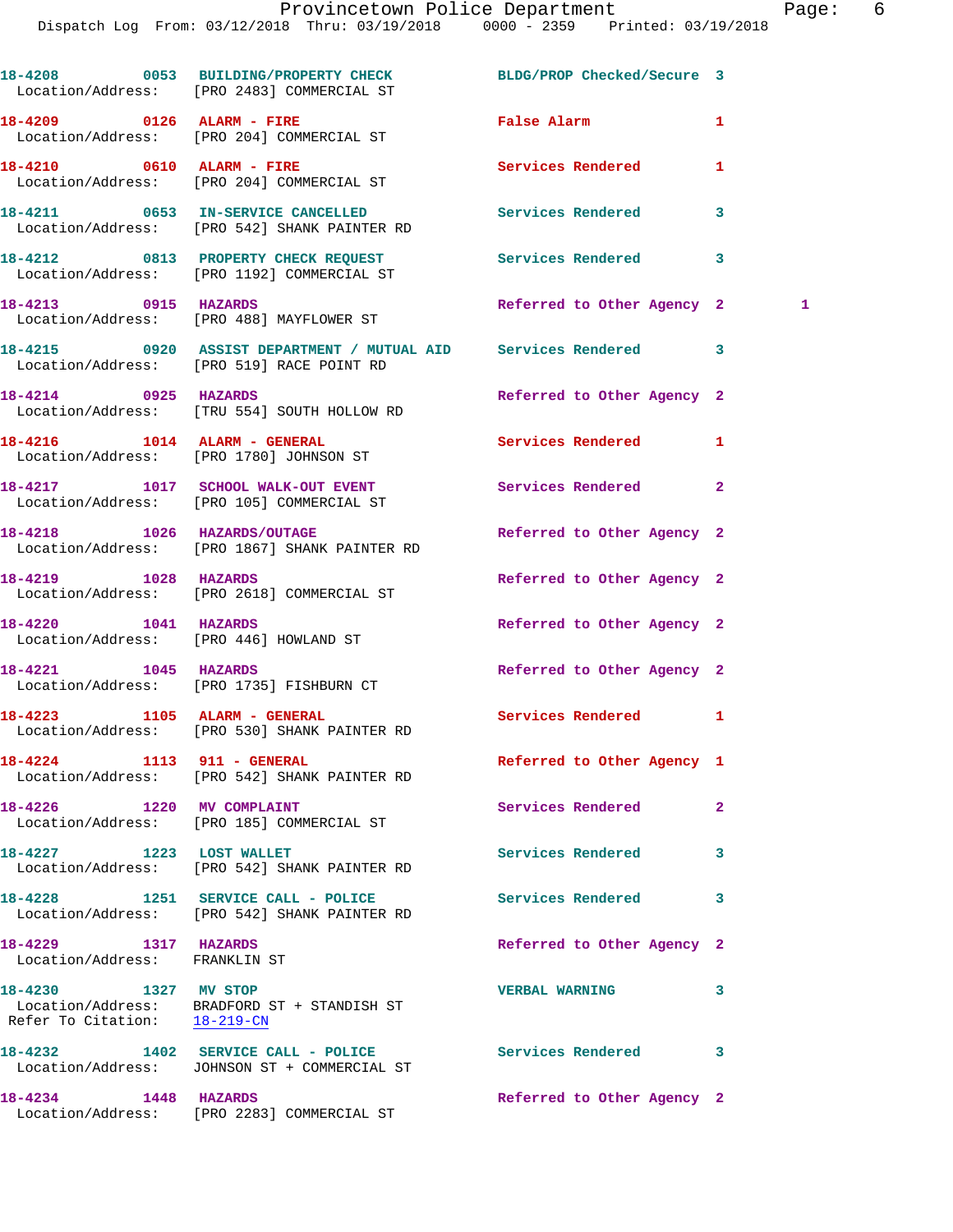|                                                         | Dispatch Log From: 03/12/2018 Thru: 03/19/2018 0000 - 2359 Printed: 03/19/2018                                 | Provincetown Police Department | Page: 7        |
|---------------------------------------------------------|----------------------------------------------------------------------------------------------------------------|--------------------------------|----------------|
|                                                         | 18-4237 1512 FIRE - CO ALARM 1999 False Alarm<br>Location/Address: [PRO 444] HIGH POLE HILL                    |                                | $\mathbf{1}$   |
|                                                         | 18-4238 1515 ALARM - GENERAL<br>Location/Address: [PRO 1952] COMMERCIAL ST                                     | No Action Required 1           |                |
|                                                         | 18-4239 1519 ALARM - GENERAL<br>Location/Address: [PRO 3404] BRADFORD ST                                       | False Alarm Weather (No 1      |                |
| Location/Address: BRADFORD ST                           | 18-4242 1531 LOST PROPERTY                                                                                     | No Action Required 3           |                |
|                                                         | 18-4241 1539 PARK, WALK & TALK 1999 Services Rendered<br>Location/Address: [PRO 105] COMMERCIAL ST             |                                | $\mathbf{2}$   |
| 18-4244 1628 MV STOP                                    | Location/Address: ROUTE $6 +$ CONWELL ST<br>Refer To Citation: $18-220-CN$                                     | VERBAL WARNING 3               |                |
|                                                         | 18-4246 1651 ASSIST CITIZEN<br>Location/Address: [PRO 1885] FRANKLIN ST                                        | Services Rendered 3            | 1              |
| Location/Address: BRADFORD ST                           | 18-4245 1652 MV OBSERVANCE / ASSIGNMENT Services Rendered 3                                                    |                                |                |
|                                                         | 1738 BUILDING/PROPERTY CHECK BLDG/PROP Checked/Secure 3<br>Location/Address: [PRO 519] RACE POINT RD           |                                |                |
| 18-4248 1738 HAZARDS<br>Location/Address: COMMERCIAL ST |                                                                                                                | Services Rendered 2            |                |
|                                                         | 18-4249 1825 HAZARDS<br>Location/Address: [PRO 3173] FRANKLIN ST                                               | Services Rendered 2            |                |
|                                                         | 18-4251 1957 PARK, WALK & TALK<br>Location/Address: [PRO 488] MAYFLOWER ST                                     | <b>Services Rendered</b>       | $\mathbf{2}$   |
|                                                         | 18-4252 2123 LANDLORD / TENANT SPOKEN TO<br>Location/Address: [PRO 1192] COMMERCIAL ST                         |                                | $\overline{2}$ |
|                                                         | 18-4253 2350 BUILDING/PROPERTY CHECK Services Rendered 3<br>Location/Address: [PRO 3259] MACMILLAN WHARF       |                                |                |
|                                                         | 18-4254 2354 BUILDING/PROPERTY CHECK Services Rendered 3<br>Location/Address: [PRO 2977] COMMERCIAL ST         |                                |                |
| For Date: $03/15/2018$ - Thursday                       |                                                                                                                |                                |                |
|                                                         | 18-4255 0010 BUILDING/PROPERTY CHECK BLDG/PROP Checked/Secure 3<br>Location/Address: [PRO 1989] COMMERCIAL ST  |                                |                |
|                                                         | 18-4256 0020 MV OBSERVANCE / ASSIGNMENT Services Rendered 3<br>Location/Address: BRADFORD ST + RYDER ST        |                                |                |
|                                                         | 18-4257 0025 BAR CHECK<br>Location/Address: [PRO 2737] COMMERCIAL ST                                           | Services Rendered              | $\mathbf{2}$   |
| Location/Address: [PRO 2521] ROUTE 6                    | 18-4258 0041 MV OBSERVANCE / ASSIGNMENT Services Rendered 3                                                    |                                |                |
|                                                         | 18-4259 0125 BUILDING/PROPERTY CHECK BLDG/PROP Checked/Secure 3<br>Location/Address: [PRO 447] JEROME SMITH RD |                                |                |
| Location/Address: [PRO 413] CONWELL ST                  | 18-4260 0140 BUILDING/PROPERTY CHECK BLDG/PROP Checked/Secure 3                                                |                                |                |
| Location/Address: [PRO 37] BRADFORD ST                  | 18-4261 0145 MV OBSERVANCE / ASSIGNMENT Services Rendered 3                                                    |                                |                |
|                                                         | 18-4262 0201 MV OBSERVANCE / ASSIGNMENT Services Rendered 3                                                    |                                |                |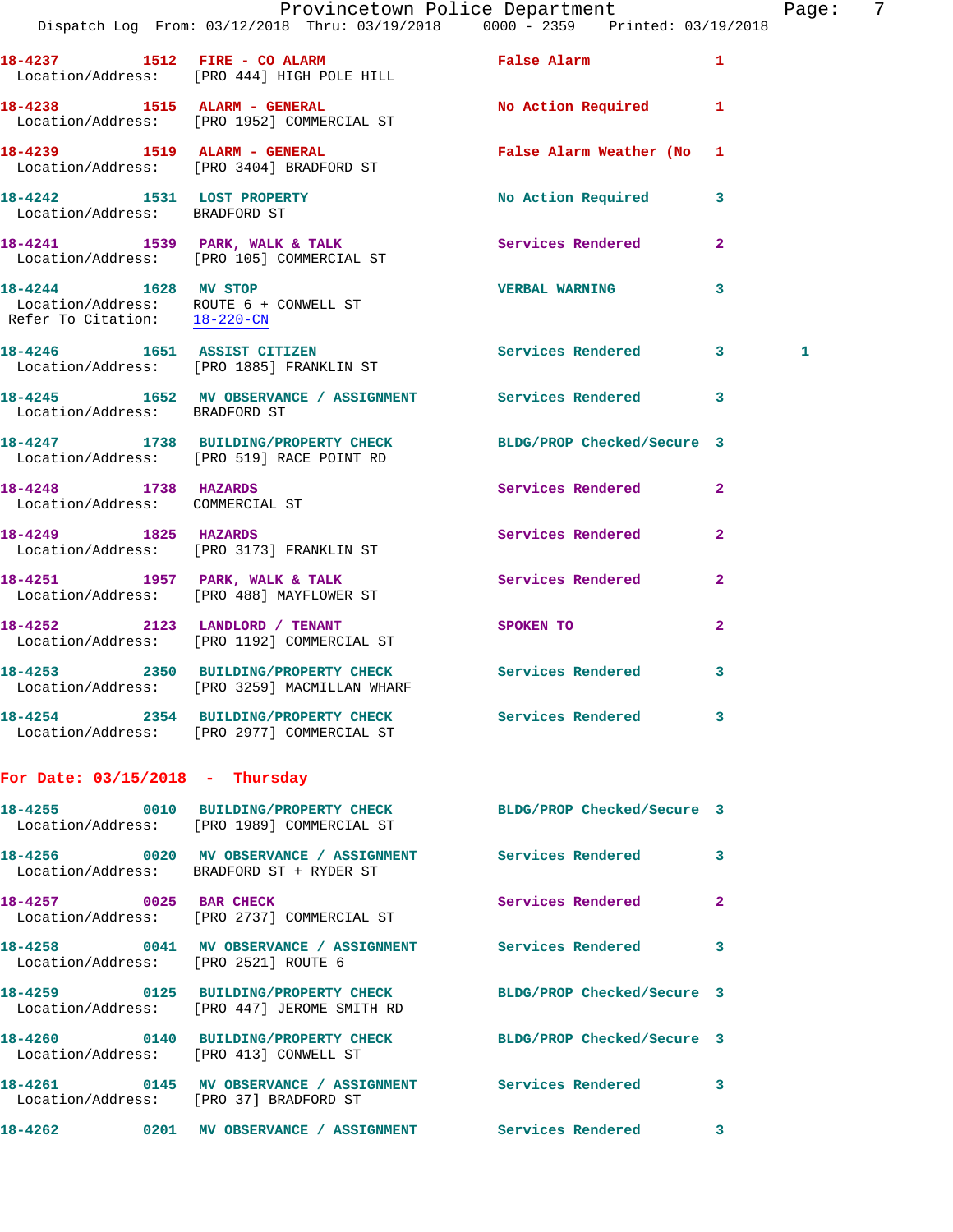|                                        | Provincetown Police Department<br>Dispatch Log From: 03/12/2018 Thru: 03/19/2018 0000 - 2359 Printed: 03/19/2018      |                            | Page: 8        |  |
|----------------------------------------|-----------------------------------------------------------------------------------------------------------------------|----------------------------|----------------|--|
|                                        | Location/Address: BRADFORD ST + SHANK PAINTER RD                                                                      |                            |                |  |
|                                        | 18-4263 0229 BUILDING/PROPERTY CHECK BLDG/PROP Checked/Secure 3<br>Location/Address: [PRO 1638] COMMERCIAL ST         |                            |                |  |
| Location/Address: [PRO 554] TREMONT ST | 18-4264 0235 BUILDING/PROPERTY CHECK BLDG/PROP Checked/Secure 3                                                       |                            |                |  |
|                                        | 18-4265 0308 MV OBSERVANCE / ASSIGNMENT Services Rendered 3<br>Location/Address: BRADFORD ST + HOWLAND ST             |                            |                |  |
|                                        | 18-4266 0413 BUILDING/PROPERTY CHECK Services Rendered 3<br>Location/Address: [PRO 2512] JEROME SMITH RD              |                            |                |  |
|                                        | 18-4267   0510   MV   OBSERVANCE / ASSIGNMENT   Services Rendered   3<br>Location/Address:   SNAIL RD + COMMERCIAL ST |                            |                |  |
|                                        | 18-4268 0521 MV OBSERVANCE / ASSIGNMENT Services Rendered<br>Location/Address: SHANK PAINTER RD + JEROME SMITH RD     |                            | $\mathbf{3}$   |  |
|                                        | 18-4269 0555 PARK, WALK & TALK<br>Location/Address: [PRO 516] RACE POINT RD                                           | Services Rendered          | $\overline{2}$ |  |
|                                        | 18-4270 0612 BUILDING/PROPERTY CHECK Services Rendered 3<br>Location/Address: [PRO 2540] RACE POINT RD                |                            |                |  |
| Location/Address: [PRO 94] BRADFORD ST | 18-4271 0728 BUILDING/PROPERTY CHECK Services Rendered 3                                                              |                            |                |  |
|                                        | 18-4272 0732 MV OBSERVANCE / ASSIGNMENT Services Rendered 3<br>Location/Address: [PRO 3430] COMMERCIAL ST             |                            |                |  |
|                                        | 18-4273 0739 BUILDING/PROPERTY CHECK<br>Location/Address: [PRO 3259] MACMILLAN WHARF                                  | <b>Services Rendered</b>   | 3              |  |
|                                        | 18-4274 0755 SERVICE CALL - SCHOOL Services Rendered 3<br>Location/Address: [PRO 569] WINSLOW ST                      |                            |                |  |
|                                        | 18-4275 0830 SERVICE CALL - POLICE Services Rendered<br>Location/Address: [PRO 542] SHANK PAINTER RD                  |                            | $\mathbf{3}$   |  |
| 18-4276                                | 0859 BUILDING/PROPERTY CHECK Services Rendered 3<br>Location/Address: [PRO 2481] TREMONT ST                           |                            |                |  |
|                                        | 18-4277 0913 BUILDING/PROPERTY CHECK Services Rendered<br>Location/Address: [PRO 2490] PROVINCELANDS RD               |                            | 3              |  |
|                                        | 18-4278 0919 MV OBSERVANCE / ASSIGNMENT Services Rendered 3<br>Location/Address: [PRO 3440] ROUTE 6                   |                            |                |  |
| 18-4279 0935 HAZARDS                   | Location/Address: [PRO 1267] WINSLOW ST                                                                               | Referred to Other Agency 2 |                |  |
| 18-4280 0955 MV DISABLED               | Location/Address: [PRO 2513] ROUTE 6                                                                                  | Services Rendered 2        |                |  |
|                                        | 18-4281 1026 BUILDING/PROPERTY CHECK BLDG/PROP Checked/Secure 3<br>Location/Address: [PRO 1638] COMMERCIAL ST         |                            |                |  |
|                                        | 18-4282 1036 MV OBSERVANCE / ASSIGNMENT Services Rendered 3<br>Location/Address: [PRO 1784] SHANK PAINTER RD          |                            |                |  |
| Location/Address: [PRO 2521] ROUTE 6   | 18-4283 1043 MV OBSERVANCE / ASSIGNMENT Services Rendered                                                             |                            | 3              |  |
| 18-4284 1047 PET PANTRY                | Location/Address: [PRO 285] COMMERCIAL ST                                                                             | Services Rendered 3        |                |  |
|                                        | 18-4285 1049 MV STOP<br>Location/Address: [PRO 539] SHANK PAINTER RD<br>Refer To Citation: 18-221-CN                  | <b>VERBAL WARNING</b>      | 3              |  |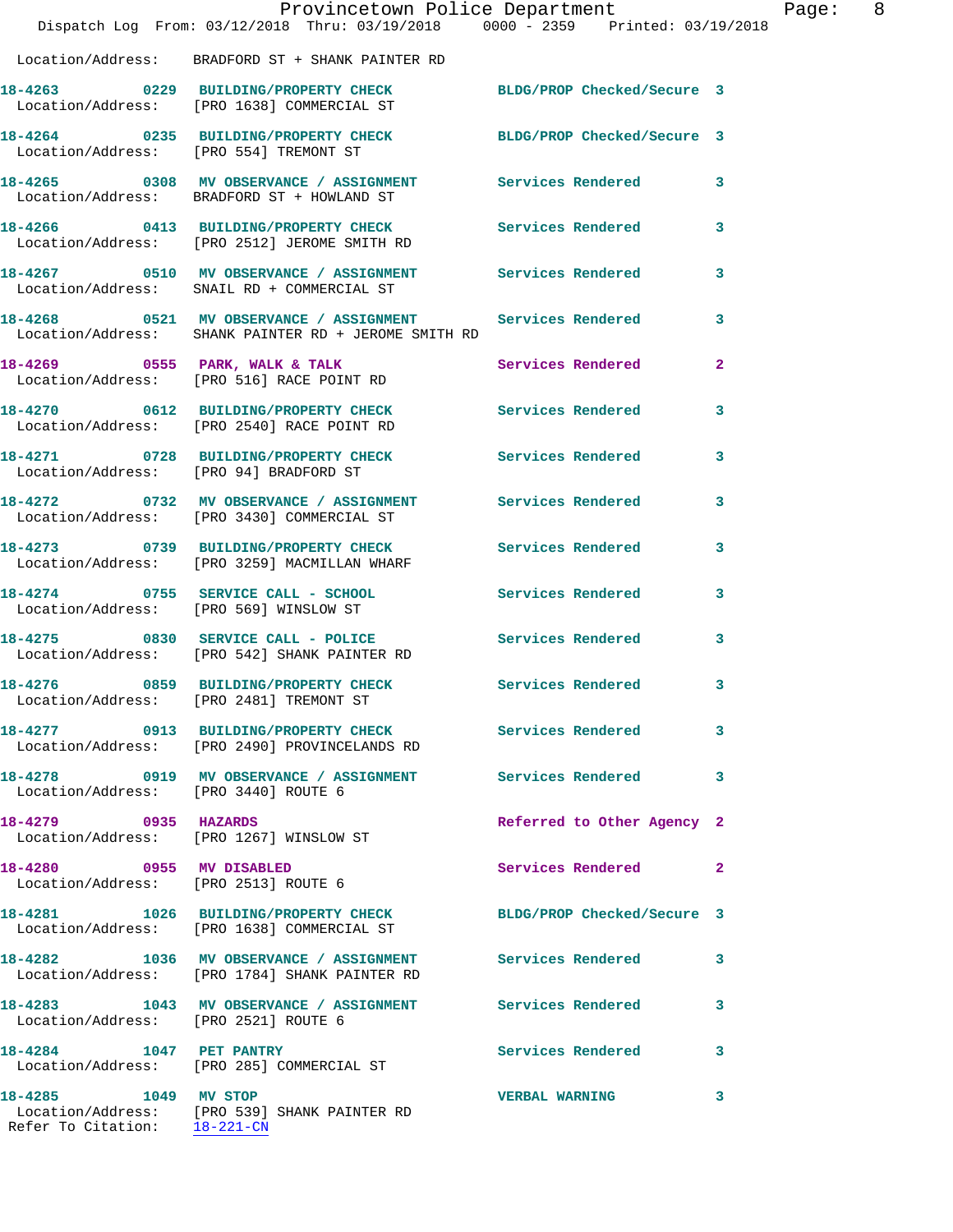Dispatch Log From: 03/12/2018 Thru: 03/19/2018 0000 - 2359 Printed: 03/19/2018

| 18-4286<br>Location/Address: | 1059 | MEDICAL EMERGENCY<br>[PRO 440] HARRY KEMP WAY   | Transported to Hospital 1 |   |
|------------------------------|------|-------------------------------------------------|---------------------------|---|
| 18-4287<br>Location/Address: | 1104 | PARK, WALK & TALK<br>[PRO 105] COMMERCIAL ST    | Services Rendered         |   |
| 18-4290<br>Location/Address: | 1121 | PARK, WALK & TALK<br>[PRO 537] SHANK PAINTER RD | Services Rendered         | 2 |
| 18-4291<br>Location/Address: | 1136 | MV COMPLAINT<br>[PRO 214] COMMERCIAL ST         | Services Rendered         | 2 |

**18-4293 1210 ANIMAL CALL/MEETING Services Rendered 2**  Location/Address: [PRO 488] MAYFLOWER ST

**18-4294 1228 MV STOP VERBAL WARNING 3**  Location/Address: [PRO 1235] BRADFORD ST Refer To Citation: 18-222-CN

**18-4296 1251 MEDICAL EMERGENCY PATIENT REFUSAL 1**  Location/Address: [PRO 537] SHANK PAINTER RD **18-4295 1254 BUILDING/PROPERTY CHECK Services Rendered 3** 

 Location/Address: [PRO 526] RYDER ST EXT **18-4299 1328 MV COMPLAINT/BOLO Services Rendered 2** 

**18-4300 1356 MV OBSERVANCE / ASSIGNMENT Services Rendered 3**  Location/Address: [PRO 3296] SHANK PAINTER RD **18-4301 1457 SERVICE CALL - POLICE Services Rendered 3** 

 Location/Address: [PRO 569] WINSLOW ST **18-4302 1457 ANIMAL CALL Services Rendered 2**  Location/Address: [PRO 1511] BRADFORD ST

**18-4303 1505 MV OBSERVANCE / ASSIGNMENT Services Rendered 3**  Location/Address: [PRO 3440] ROUTE 6 **18-4304 1511 HAZARDS Services Rendered 2**  Location/Address: [PRO 1559] CONANT ST

**18-4305 1540 MV STOP Citation / Warning Issue 3**  Location/Address: [PRO 3672] ROUTE 6 Refer To Citation: R2513980 18-4307 1546 MV STOP **No Action Required** 3 Location: [PRO 3672] TOWN LINE O/B **18-4306 1550 MV OBSERVANCE / ASSIGNMENT Services Rendered 3**  Location/Address: [PRO 94] BRADFORD ST **18-4308 1558 MV STOP Citation / Warning Issue 3** 

 Location/Address: [PRO 3672] ROUTE 6 Refer To Citation: R8381498 **18-4309 1605 MV STOP VERBAL WARNING 3**  Location/Address: [TRU 95] ROUTE 6 Refer To Citation: 18-223-CN **18-4310 1617 MV STOP VERBAL WARNING 3**  Location/Address: [PRO 3672] ROUTE 6 Refer To Citation: 18-224-CN **18-4311 1625 FOLLOW UP Services Rendered 2**  Location/Address: [PRO 1511] BRADFORD ST **18-4312 1629 MV OBSERVANCE / ASSIGNMENT No Action Required 3** 

Location/Address: SNAIL RD + COMMERCIAL ST

Location/Address: [PRO 2521] ROUTE 6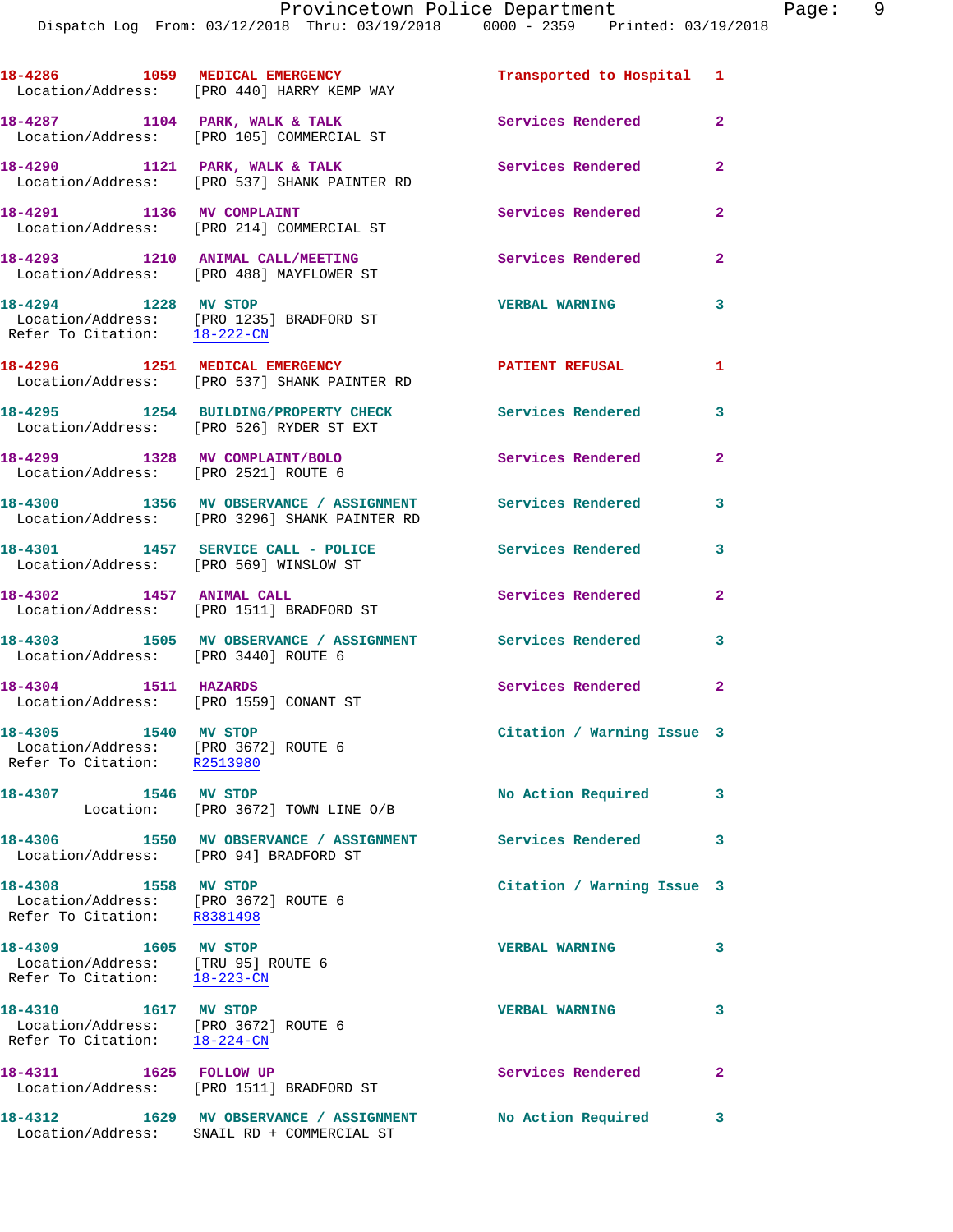Dispatch Log From: 03/12/2018 Thru: 03/19/2018 0000 - 2359 Printed: 03/19/2018 **18-4313 1631 ANIMAL CALL Services Rendered 2**  Location/Address: BREWSTER ST **18-4314 1710 MEDICAL EMERGENCY Transported to Hospital 1**  Location/Address: [PRO 440] HARRY KEMP WAY **18-4316 1737 FOLLOW UP Services Rendered 2**  Location/Address: [PRO 1192] COMMERCIAL ST **18-4317 1758 BUILDING/PROPERTY CHECK Services Rendered 3**  Location/Address: [PRO 2898] JEROME SMITH RD **18-4320 1803 HAZARDS-POWER OUTAGES Services Rendered 2**  Location/Address: ATKINS MAYO RD 18-4318 1840 PARK, WALK & TALK **Services Rendered** 2 Location/Address: COURT ST + WINTHROP ST **18-4319 1843 MV OBSERVANCE / ASSIGNMENT Services Rendered 3**  Location/Address: [PRO 444] HIGH POLE HILL

Location/Address: [PRO 3259] MACMILLAN WHARF

Location/Address: [PRO 16] BRADFORD ST

Location/Address: [PRO 521] ROUTE 6

Location/Address: ROUTE 6

**18-4333 2135 BUILDING/PROPERTY CHECK BLDG/PROP Checked/Secure 3** 

**18-4334 2144 MV STOP VERBAL WARNING 3**  Location/Address: [PRO 3440] ROUTE 6 Refer To Citation: 18-225-CN

Location/Address: [PRO 2483] COMMERCIAL ST

**18-4322 1924 BUILDING/PROPERTY CHECK Services Rendered 3** 

**18-4323 1931 MV OBSERVANCE / ASSIGNMENT Services Rendered 3**  Location/Address: [PRO 2521] ROUTE 6

**18-4324 1934 BUILDING/PROPERTY CHECK BLDG/PROP Checked/Secure 3**  Location/Address: [PRO 1638] COMMERCIAL ST

**18-4325 1951 MV OBSERVANCE / ASSIGNMENT No Action Required 3**  Location/Address: SHANK PAINTER RD + ROUTE 6

**18-4326 2026 BUILDING/PROPERTY CHECK Services Rendered 3**  Location/Address: [PRO 2194] COMMERCIAL ST

**18-4327 2027 BUILDING/PROPERTY CHECK BLD/PROP CHECKED UNSECUR 3** 

**18-4329 2053 MV OBSERVANCE / ASSIGNMENT No Action Required 3**  Location/Address: BRADFORD ST + RYDER ST

**18-4328 2054 BUILDING/PROPERTY CHECK Services Rendered 3** 

**18-4330 2105 MV OBSERVANCE / ASSIGNMENT Services Rendered 3** 

**18-4331 2114 BUILDING/PROPERTY CHECK BLDG/PROP Checked/Secure 3**  Location/Address: [PRO 516] RACE POINT RD

**18-4332 2127 BUILDING/PROPERTY CHECK Services Rendered 3**  Location/Address: [PRO 2540] RACE POINT RD

Location/Address: [PRO 447] JEROME SMITH RD

**18-4335 2153 BUILDING/PROPERTY CHECK Services Rendered 3** 

**18-4336 2229 BUILDING/PROPERTY CHECK BLDG/PROP Checked/Secure 3**  Location/Address: [PRO 75] CAPTAIN BERTIES WAY

**18-4337 2309 SUSPICIOUS ACTIVITY Could Not Locate 2**  Location/Address: WINSLOW ST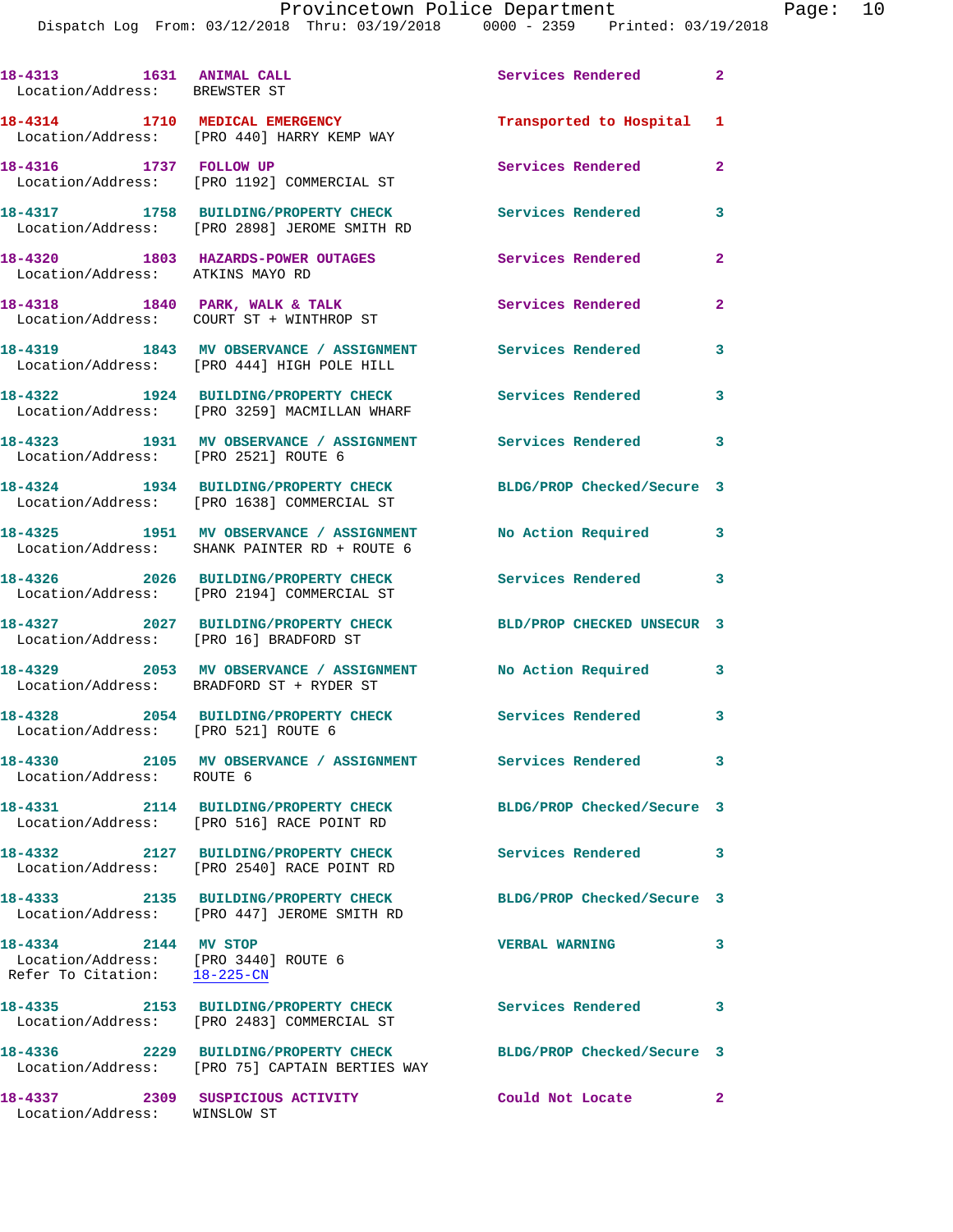|                                                                         | Dispatch Log From: 03/12/2018 Thru: 03/19/2018 0000 - 2359 Printed: 03/19/2018                                  | Provincetown Police Department |              | Page: | 11 |
|-------------------------------------------------------------------------|-----------------------------------------------------------------------------------------------------------------|--------------------------------|--------------|-------|----|
|                                                                         | 18-4338 2343 BUILDING/PROPERTY CHECK Services Rendered 3<br>Location/Address: [PRO 3259] MACMILLAN WHARF        |                                |              |       |    |
|                                                                         | 18-4339 2352 BUILDING/PROPERTY CHECK BLDG/PROP Checked/Secure 3<br>Location/Address: [PRO 3489] COMMERCIAL ST   |                                |              |       |    |
| For Date: $03/16/2018$ - Friday                                         |                                                                                                                 |                                |              |       |    |
| 18-4340 0005 MV STOP<br>Refer To Citation: $\frac{18-226-CN}{R7274456}$ | Location/Address: [PRO 539] SHANK PAINTER RD                                                                    | Citation / Warning Issue 3     |              |       |    |
|                                                                         | 18-4341 0044 MV OBSERVANCE / ASSIGNMENT Services Rendered 3<br>Location/Address: BRADFORD ST + STANDISH ST      |                                |              |       |    |
|                                                                         | 18-4342 0055 BUILDING/PROPERTY CHECK<br>Location/Address: [PRO 530] SHANK PAINTER RD                            | BLDG/PROP Checked/Secure 3     |              |       |    |
|                                                                         | 18-4343 6056 MV OBSERVANCE / ASSIGNMENT Services Rendered 3<br>Location/Address: SHANK PAINTER RD + BRADFORD ST |                                |              |       |    |
| 18-4345 0135 MV STOP<br>Refer To Citation: 18-227-CN                    | Location/Address: [PRO 1886] BRADFORD ST                                                                        | <b>VERBAL WARNING</b>          | $\mathbf{3}$ |       |    |
|                                                                         | 18-4346 0143 BUILDING/PROPERTY CHECK BLDG/PROP Checked/Secure 3<br>Location/Address: [PRO 1783] FRANKLIN ST     |                                |              |       |    |
|                                                                         | 18-4347 0202 MV OBSERVANCE / ASSIGNMENT Services Rendered 3<br>Location/Address: BRADFORD ST + RYDER ST         |                                |              |       |    |
|                                                                         | 18-4348 0202 MV OBSERVANCE / ASSIGNMENT Services Rendered 3<br>Location/Address: [PRO 1886] BRADFORD ST         |                                |              |       |    |
|                                                                         |                                                                                                                 | BLDG/PROP Checked/Secure 3     |              |       |    |
|                                                                         | 18-4350 0259 BUILDING/PROPERTY CHECK BLDG/PROP Checked/Secure 3<br>Location/Address: [PRO 379] COMMERCIAL ST    |                                |              |       |    |
| Location/Address: ROUTE 6                                               | 18-4351 0441 MV OBSERVANCE / ASSIGNMENT Services Rendered 3                                                     |                                |              |       |    |
|                                                                         | 18-4352 0449 MV OBSERVANCE / ASSIGNMENT Services Rendered<br>Location/Address: BRADFORD ST + HIGH POLE HILL     |                                | $\mathbf{3}$ |       |    |
|                                                                         | 18-4353 0519 BUILDING/PROPERTY CHECK Services Rendered<br>Location/Address: [PRO 564] BAYBERRY AVE              |                                | 3            |       |    |
| 18-4354 0531 ALARM - FIRE                                               | Location/Address: [PRO 57] BRADFORD ST                                                                          | <b>Services Rendered</b> 1     |              |       |    |
|                                                                         | 18-4355 0719 MV OBSERVANCE / ASSIGNMENT Services Rendered<br>Location/Address: [PRO 3430] COMMERCIAL ST         |                                | 3            |       |    |
| 18-4357 0723 FOLLOW UP<br>Refer To Accident: 18-13-AC                   | Location/Address: [PRO 2207] SHANK PAINTER RD                                                                   | SPOKEN TO                      | $\mathbf{2}$ |       |    |
|                                                                         | 18-4356 6728 BUILDING/PROPERTY CHECK Services Rendered<br>Location/Address: [PRO 3259] MACMILLAN WHARF          |                                | 3            |       |    |
|                                                                         | 18-4358 0731 BUILDING/PROPERTY CHECK Services Rendered 3<br>Location/Address: [PRO 526] RYDER ST EXT            |                                |              |       |    |
|                                                                         | 18-4359 0756 BUILDING/PROPERTY CHECK BLDG/PROP Checked/Secure 3<br>Location/Address: [PRO 1638] COMMERCIAL ST   |                                |              |       |    |
|                                                                         | 18-4360 0756 SERVICE CALL - SCHOOL                                                                              | Services Rendered 3            |              |       |    |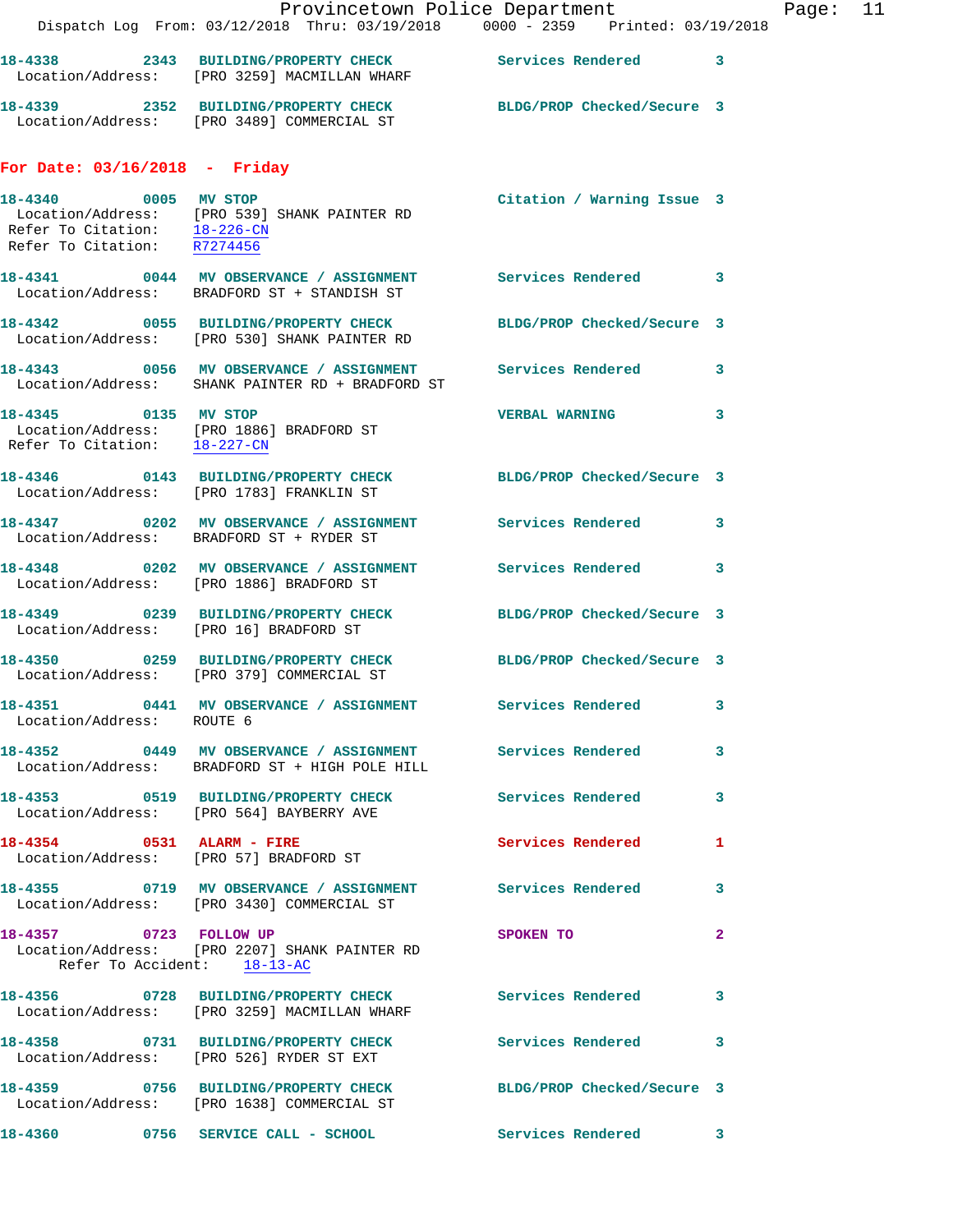|                                                                                                  | Dispatch Log From: 03/12/2018 Thru: 03/19/2018 0000 - 2359 Printed: 03/19/2018                             | Provincetown Police Department |              | Page: 12 |  |
|--------------------------------------------------------------------------------------------------|------------------------------------------------------------------------------------------------------------|--------------------------------|--------------|----------|--|
| Location/Address: [PRO 569] WINSLOW ST                                                           |                                                                                                            |                                |              |          |  |
|                                                                                                  | 18-4362 0902 SERVICE CALL - POLICE Services Rendered 3<br>Location/Address: [PRO 488] MAYFLOWER ST         |                                |              |          |  |
|                                                                                                  | 18-4363 0918 PARK, WALK & TALK 3 Services Rendered<br>Location/Address: [PRO 516] RACE POINT RD            |                                | $\mathbf{2}$ |          |  |
|                                                                                                  | 18-4364 0925 MEDICAL EMERGENCY<br>Location/Address: [PRO 3222] ALDEN ST                                    | Transported to Hospital 1      |              |          |  |
| Location/Address: [PRO 3440] ROUTE 6                                                             | 18-4366 1034 MV OBSERVANCE / ASSIGNMENT Services Rendered 3                                                |                                |              |          |  |
| Location/Address: [PRO 2513] ROUTE 6                                                             | 18-4368 1044 ASSIST DEPARTMENT / MUTUAL AID Services Rendered 3                                            |                                |              |          |  |
|                                                                                                  | 18-4369 1051 MV OBSERVANCE / ASSIGNMENT Services Rendered 3<br>Location/Address: [PRO 94] BRADFORD ST      |                                |              |          |  |
|                                                                                                  | 18-4370 1109 MV OBSERVANCE / ASSIGNMENT Services Rendered<br>Location/Address: [PRO 1784] SHANK PAINTER RD |                                | 3            |          |  |
|                                                                                                  | 18-4371 1110 MEDICAL EMERGENCY<br>Location/Address: [PRO 3222] ALDEN ST                                    | Transported to Hospital 1      |              |          |  |
| Refer To Citation: 18-228-CN                                                                     | 18-4373 1126 MV STOP<br>Location/Address: [PRO 3670] SHANK PAINTER RD                                      | <b>VERBAL WARNING</b>          | 3            |          |  |
| Refer To Accident: 18-19-AC                                                                      | 18-4374 1144 MV COLLISION<br>Location/Address: [PRO 341] COMMERCIAL ST                                     | Services Rendered 1            |              |          |  |
| 18-4377 1258 MV COLLISION<br>Location/Address: [PRO 453] KILEY CT<br>Refer To Accident: 18-20-AC |                                                                                                            | Services Rendered 1            |              |          |  |
|                                                                                                  | 18-4378 1330 MEDICAL EMERGENCY<br>Location/Address: [PRO 440] HARRY KEMP WAY                               | Transported to Hospital 1      |              |          |  |
| 18-4379 1333 MV STOP<br>Location/Address: [PRO 2513] ROUTE 6<br>Refer To Citation: 18-229-CN     |                                                                                                            | <b>VERBAL WARNING</b>          | 3            |          |  |
|                                                                                                  | 18-4381 1414 ALARM - GENERAL<br>Location/Address: [PRO 346] COMMERCIAL ST                                  | No Action Required             | 1            |          |  |
|                                                                                                  | 18-4382 1426 ANIMAL CALL<br>Location/Address: [PRO 1623] BREWSTER ST                                       | Transferred Custody            | 2            |          |  |
| Location/Address: [PRO 569] WINSLOW ST                                                           | 18-4384 1500 SERVICE CALL - SCHOOL                                                                         | Services Rendered              | 3            |          |  |
| Location/Address: [PRO 94] BRADFORD ST                                                           | 18-4386 1619 MV OBSERVANCE / ASSIGNMENT                                                                    | No Action Required             | 3            |          |  |
| 18-4387 1700 MV STOP<br>Location/Address: [PRO 521] ROUTE 6<br>Refer To Citation: 18-230-CN      |                                                                                                            | <b>VERBAL WARNING</b>          | 3            |          |  |
|                                                                                                  | 18-4389 1740 BUILDING/PROPERTY CHECK<br>Location/Address: [PRO 1638] COMMERCIAL ST                         | BLDG/PROP Checked/Secure 3     |              |          |  |
| 18-4390 1756 MV STOP<br>Location/Address: [PRO 521] ROUTE 6<br>Refer To Citation: R7274413       |                                                                                                            | Citation / Warning Issue 3     |              |          |  |
| 18-4391 1844 MEDICAL EMERGENCY<br>Location/Address: STABLE PATH                                  |                                                                                                            | PATIENT REFUSAL                | 1            |          |  |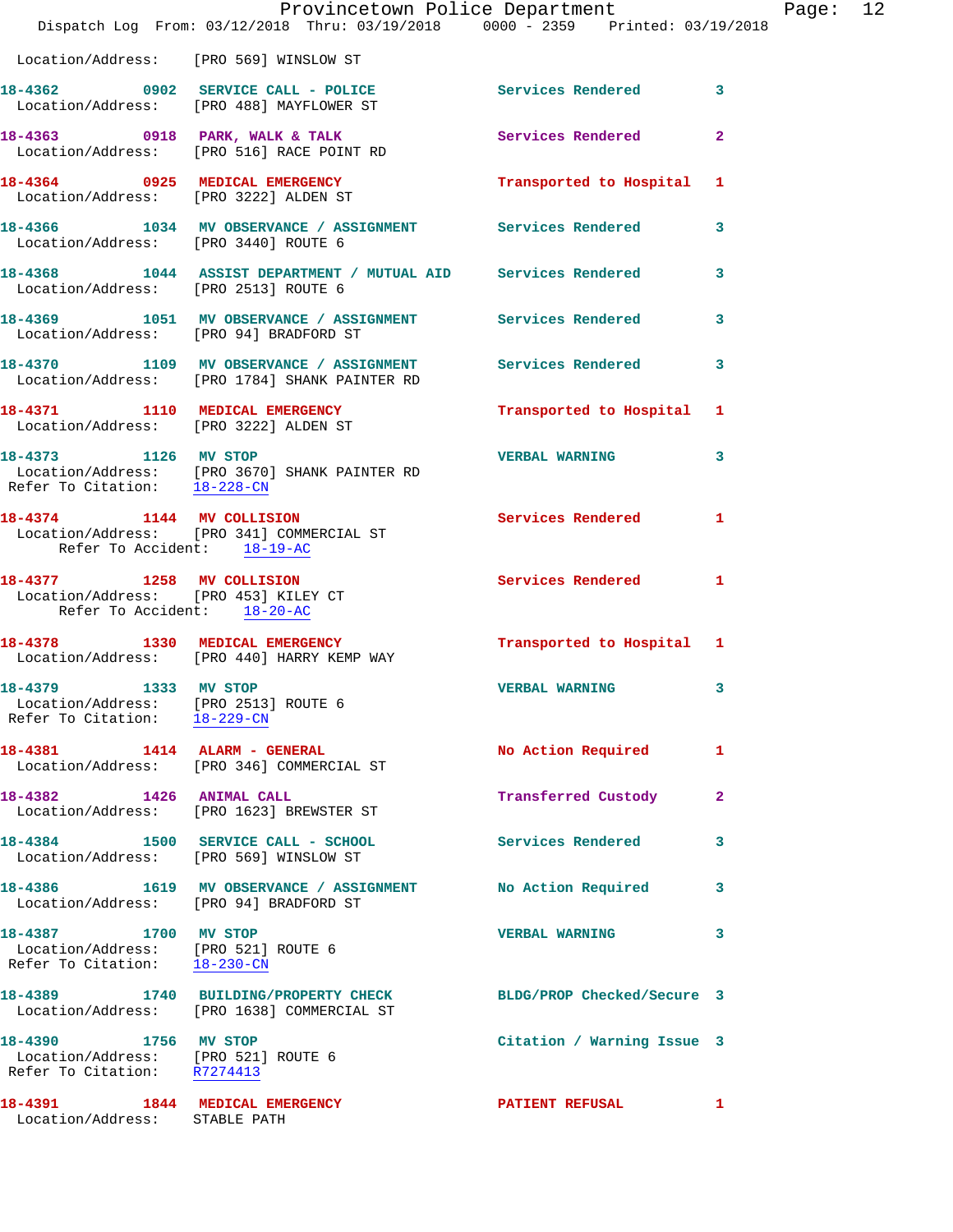|                                      | Provincetown Police Department<br>Dispatch Log From: 03/12/2018 Thru: 03/19/2018 0000 - 2359 Printed: 03/19/2018 |                            |              |
|--------------------------------------|------------------------------------------------------------------------------------------------------------------|----------------------------|--------------|
|                                      | 18-4392 1911 BUILDING/PROPERTY CHECK BLDG/PROP Checked/Secure 3<br>Location/Address: [PRO 1646] WINSLOW ST       |                            |              |
| Location/Address: HIGH POLE HILL     | 18-4393 2009 MV OBSERVANCE / ASSIGNMENT Services Rendered                                                        |                            | 3            |
|                                      | 18-4394 2015 BUILDING/PROPERTY CHECK BLDG/PROP Checked/Secure 3<br>Location/Address: [PRO 3259] MACMILLAN WHARF  |                            |              |
|                                      | 18-4395 2031 BUILDING/PROPERTY CHECK BLDG/PROP Checked/Secure 3<br>Location/Address: [PRO 447] JEROME SMITH RD   |                            |              |
| 18-4396 2031 MV STOP                 | Location/Address: [PRO 60] BRADFORD ST<br>Refer To Citation: 18-231-CN                                           | <b>VERBAL WARNING</b>      | 3            |
|                                      | 18-4397 2044 ANIMAL CALL<br>Location/Address: [PRO 667] COMMERCIAL ST                                            | Could Not Locate           | $\mathbf{2}$ |
| 18-4398 2109 BAR CHECK               | Location/Address: [PRO 3443] COMMERCIAL ST                                                                       | BLDG/PROP Checked/Secure 2 |              |
| 18-4400 2127 HAZARDS                 | Location/Address: [PRO 1477] FRANKLIN ST                                                                         | Referred to Other Agency 2 |              |
|                                      | 18-4401 2350 BUILDING/PROPERTY CHECK<br>Location/Address: [PRO 3317] CEMETERY RD                                 | Services Rendered          | 3            |
|                                      | 18-4402 2353 BUILDING/PROPERTY CHECK<br>Location/Address: [PRO 3318] CEMETERY RD                                 | Services Rendered          | 3            |
| Location/Address: [PRO 571] ALDEN ST | 18-4403 2357 BUILDING/PROPERTY CHECK Services Rendered                                                           |                            | 3            |
| For Date: $03/17/2018$ - Saturday    |                                                                                                                  |                            |              |
|                                      | 18-4404 0018 BAR CHECK<br>Location/Address: [PRO 3443] COMMERCIAL ST                                             | BLDG/PROP Checked/Secure 2 |              |
| 18-4405 0021 HAZARDS                 | Location/Address: [PRO 2857] COMMERCIAL ST                                                                       | Services Rendered 2        |              |
|                                      | 18-4406  0050 MV OBSERVANCE / ASSIGNMENT Services Rendered<br>Location/Address: BRADFORD ST + RYDER ST           |                            | 3            |
|                                      | 18-4407 0132 BUILDING/PROPERTY CHECK<br>Location/Address: [PRO 1952] COMMERCIAL ST                               | BLDG/PROP Checked/Secure 3 |              |
|                                      | 18-4408 0141 BUILDING/PROPERTY CHECK<br>Location/Address: [PRO 3259] MACMILLAN WHARF                             | Services Rendered          | 3            |
|                                      | 18-4409 0228 BUILDING/PROPERTY CHECK<br>Location/Address: [PRO 1778] SHANK PAINTER RD                            | BLDG/PROP Checked/Secure 3 |              |
|                                      | 18-4410 0230 BUILDING/PROPERTY CHECK<br>Location/Address: [PRO 545] SHANK PAINTER RD                             | BLDG/PROP Checked/Secure 3 |              |
|                                      | 18-4411 0235 MV OBSERVANCE / ASSIGNMENT<br>Location/Address: [PRO 530] SHANK PAINTER RD                          | <b>Services Rendered</b>   | 3            |
|                                      | 18-4412 0235 BUILDING/PROPERTY CHECK<br>Location/Address: [PRO 3609] COMMERCIAL ST                               | BLDG/PROP Checked/Secure 3 |              |
|                                      | 18-4413 0247 MV OBSERVANCE / ASSIGNMENT<br>Location/Address: BRADFORD ST + HOWLAND ST                            | No Action Required         | 3            |
|                                      | 18-4414 0323 BUILDING/PROPERTY CHECK                                                                             | BLDG/PROP Checked/Secure 3 |              |

Location/Address: [PRO 444] HIGH POLE HILL

**18-4415 0357 BUILDING/PROPERTY CHECK BLDG/PROP Checked/Secure 3** 

Page:  $13$ <br> $18$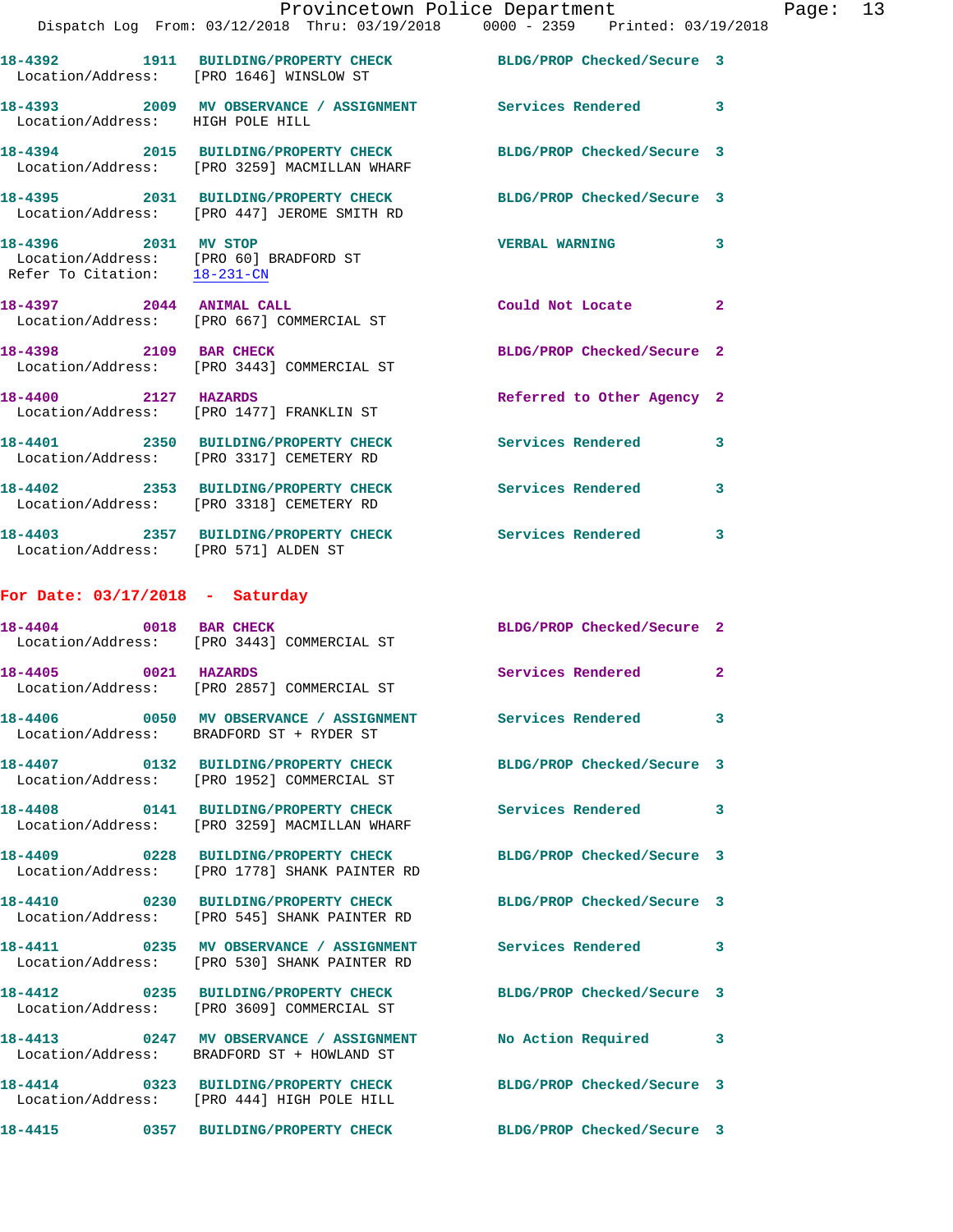|                                       | Provincetown Police Department<br>Dispatch Log From: 03/12/2018 Thru: 03/19/2018 0000 - 2359 Printed: 03/19/2018 |                            |   |
|---------------------------------------|------------------------------------------------------------------------------------------------------------------|----------------------------|---|
|                                       |                                                                                                                  |                            |   |
| Location/Address: [PRO 3921] ROUTE 6  |                                                                                                                  |                            |   |
| Location/Address: [PRO 512] PRINCE ST | 18-4416 0415 BUILDING/PROPERTY CHECK BLDG/PROP Checked/Secure 3                                                  |                            |   |
| Location/Address: [PRO 521] ROUTE 6   | 18-4417 0519 MV OBSERVANCE / ASSIGNMENT Services Rendered                                                        |                            | 3 |
|                                       | 18-4418 0541 MV OBSERVANCE / ASSIGNMENT<br>Location/Address: BRADFORD ST + HIGH POLE HILL                        | No Action Required         | 3 |
|                                       | 18-4419 0620 BUILDING/PROPERTY CHECK<br>Location/Address: [PRO 2540] RACE POINT RD                               | Services Rendered          | 3 |
|                                       | 18-4420 0741 MV OBSERVANCE / ASSIGNMENT<br>Location/Address: [PRO 3430] COMMERCIAL ST                            | Services Rendered          | 3 |
|                                       | 18-4421 1045 SERVICE CALL - POLICE<br>Location/Address: [PRO 938] FRANKLIN ST                                    | Services Rendered          | 3 |
|                                       | 18-4422 1056 BUILDING/PROPERTY CHECK<br>Location/Address: [PRO 2898] JEROME SMITH RD                             | BLDG/PROP Checked/Secure 3 |   |
|                                       | $18-4424$ $1242$ SERVICE CALL - OUTAGE<br>Location/Address: [PRO 2187] BRADFORD ST                               | <b>Services Rendered</b>   | 3 |
| 18-4425 1308 HAZARDS                  | Location/Address: BREWSTER ST + BRADFORD ST                                                                      | Referred to Other Agency 2 |   |
|                                       | 18-4426 1342 BUILDING/PROPERTY CHECK<br>Location/Address: [PRO 519] RACE POINT RD                                | BLDG/PROP Checked/Secure 3 |   |
|                                       | 18-4428 1533 BUILDING/PROPERTY CHECK<br>Location/Address: [PRO 3259] MACMILLAN WHARF                             | Services Rendered          | 3 |
| Location/Address: [PRO 2521] ROUTE 6  | 18-4429 1603 MV OBSERVANCE / ASSIGNMENT Services Rendered                                                        |                            | 3 |
| 1613 HAZARDS<br>18-4430               | Location/Address: [PRO 1269] ALDEN ST                                                                            | Referred to Other Agency 2 |   |
| 1653<br>18-4431                       | BUILDING/PROPERTY CHECK<br>Location/Address: [PRO 517] RACE POINT RD                                             | Services Rendered          | 3 |
|                                       |                                                                                                                  |                            | 3 |
|                                       | 18-4432 1717 MV OBSERVANCE / ASSIGNMENT<br>Location/Address: [PRO 537] SHANK PAINTER RD                          | <b>Services Rendered</b>   | 3 |
|                                       | 18-4434 1807 MEDICAL EMERGENCY<br>Location/Address: [PRO 4015] COMMERCIAL ST                                     | Transported to Hospital    | 1 |
| 18-4436   1827   ALARM - GENERAL      | Location/Address: [PRO 3298] WEST FRANKLIN ST                                                                    | BLDG/PROP Checked/Secure 1 |   |
|                                       | 18-4437 1859 BUILDING/PROPERTY CHECK<br>Location/Address: [PRO 2194] COMMERCIAL ST                               | <b>Services Rendered</b>   | 3 |
| Location/Address: [PRO 521] ROUTE 6   | 18-4438 1951 BUILDING/PROPERTY CHECK                                                                             | <b>Services Rendered</b>   | 3 |
|                                       | 18-4439 2005 MEDICAL EMERGENCY<br>Location/Address: [PRO 3671] COMMERCIAL ST                                     | PATIENT REFUSAL            | 1 |
|                                       | 18-4440 2038 ALARM - GENERAL<br>Location/Address: [PRO 440] HARRY KEMP WAY                                       | BLDG/PROP Checked/Secure 1 |   |
| 18-4441 2038 BAR CHECK                | Location/Address: [PRO 2737] COMMERCIAL ST                                                                       | Services Rendered 2        |   |

Page: 14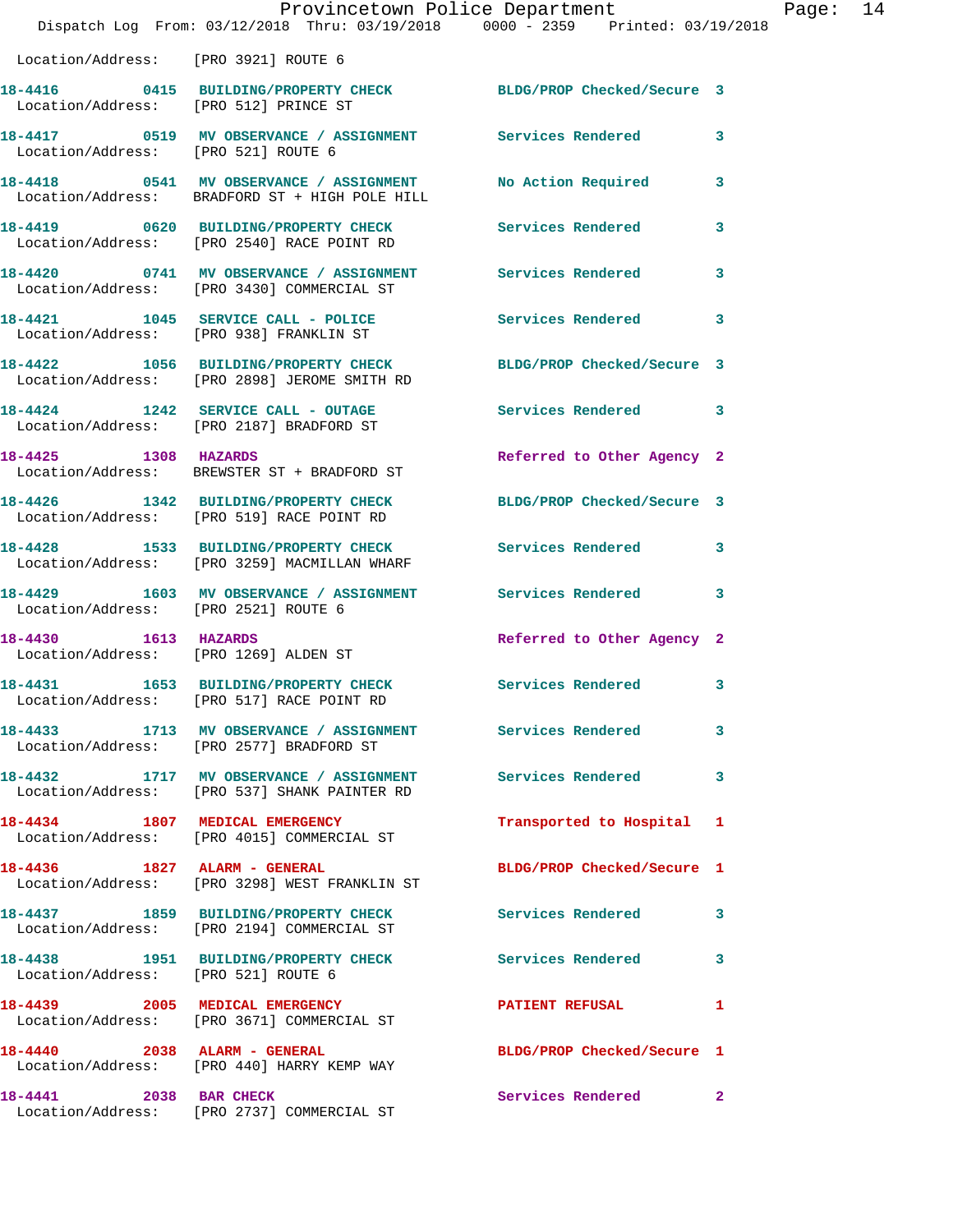|                                                                                                |                                                                                                               | Provincetown Police Department          | Page: 15 |
|------------------------------------------------------------------------------------------------|---------------------------------------------------------------------------------------------------------------|-----------------------------------------|----------|
|                                                                                                | Dispatch Log From: 03/12/2018 Thru: 03/19/2018 0000 - 2359 Printed: 03/19/2018                                |                                         |          |
|                                                                                                | 18-4442 2041 ASSIST DEPARTMENT / MUTUAL AID Services Rendered 3<br>Location/Address: [TRU] ROUTE 6 + SHORE RD |                                         |          |
| 18-4443 2130 BAR CHECK                                                                         | Location/Address: [PRO 3117] COMMERCIAL ST                                                                    | Services Rendered 2                     |          |
|                                                                                                | 18-4444 2320 BAR CHECK<br>Location/Address: [PRO 399] COMMERCIAL ST                                           | No Action Required 2                    |          |
|                                                                                                | 18-4445 2332 BUILDING/PROPERTY CHECK BLDG/PROP Checked/Secure 3<br>Location/Address: [PRO 1780] JOHNSON ST    |                                         |          |
|                                                                                                | 18-4446 2341 BUILDING/PROPERTY CHECK BLDG/PROP Checked/Secure 3<br>Location/Address: [PRO 99] COMMERCIAL ST   |                                         |          |
| For Date: 03/18/2018 - Sunday                                                                  |                                                                                                               |                                         |          |
|                                                                                                | 18-4447 0000 MV OBSERVANCE / ASSIGNMENT Services Rendered 3<br>Location/Address: [PRO 2494] BRADFORD ST       |                                         |          |
| Location/Address: COMMERCIAL ST                                                                | 18-4448 0035 PARK, WALK & TALK Services Rendered 2                                                            |                                         |          |
|                                                                                                | 18-4449 0035 BAR CHECK<br>Location/Address: [PRO 3443] COMMERCIAL ST                                          | Services Rendered 2                     |          |
|                                                                                                | 18-4450 0051 BUILDING/PROPERTY CHECK BLDG/PROP Checked/Secure 3<br>Location/Address: [PRO 3609] COMMERCIAL ST |                                         |          |
|                                                                                                | 18-4451 0105 BUILDING/PROPERTY CHECK BLDG/PROP Checked/Secure 3<br>Location/Address: [PRO 2564] COMMERCIAL ST |                                         |          |
|                                                                                                | 18-4452 		 0112 MV OBSERVANCE / ASSIGNMENT Services Rendered 3<br>Location/Address: [PRO 94] BRADFORD ST      |                                         |          |
|                                                                                                | 18-4453 0122 BUILDING/PROPERTY CHECK BLDG/PROP Checked/Secure 3<br>Location/Address: [PRO 444] HIGH POLE HILL |                                         |          |
|                                                                                                | 18-4454 		 0154 BUILDING/PROPERTY CHECK Services Rendered 3<br>Location/Address: [PRO 3259] MACMILLAN WHARF   |                                         |          |
| 18-4455 0205 MV STOP<br>Location/Address: [PRO 413] CONWELL ST<br>Refer To Citation: 18-232-CN |                                                                                                               | VERBAL WARNING 3                        |          |
|                                                                                                | 18-4456 0220 BUILDING/PROPERTY CHECK BLDG/PROP Checked/Secure 3<br>Location/Address: [PRO 440] HARRY KEMP WAY |                                         |          |
|                                                                                                | 18-4457 0240 NOISE COMPLAINT<br>Location/Address: [PRO 933] FRANKLIN ST                                       | $\overline{\phantom{a}}$ 3<br>SPOKEN TO |          |
|                                                                                                | 18-4458 0424 BUILDING/PROPERTY CHECK BLDG/PROP Checked/Secure 3<br>Location/Address: [PRO 433] RYDER ST EXT   |                                         |          |
|                                                                                                | 18-4459 0433 BUILDING/PROPERTY CHECK Services Rendered 3<br>Location/Address: [PRO 3430] COMMERCIAL ST        |                                         |          |
| Location/Address: [PRO 2521] ROUTE 6                                                           | 18-4460 0517 MV OBSERVANCE / ASSIGNMENT Services Rendered                                                     | 3                                       |          |
| Location/Address: [PRO 521] ROUTE 6                                                            | 18-4461 0610 BUILDING/PROPERTY CHECK Services Rendered 3                                                      |                                         |          |
|                                                                                                | 18-4462 0739 MV OBSERVANCE / ASSIGNMENT Services Rendered<br>Location/Address: [PRO 3430] COMMERCIAL ST       | $\mathbf{3}$                            |          |
|                                                                                                | 18-4463 0751 BUILDING/PROPERTY CHECK Services Rendered<br>Location/Address: [PRO 2977] COMMERCIAL ST          | 3                                       |          |
|                                                                                                | 18-4464 0806 PARK, WALK & TALK                                                                                | Services Rendered<br>$\mathbf{2}$       |          |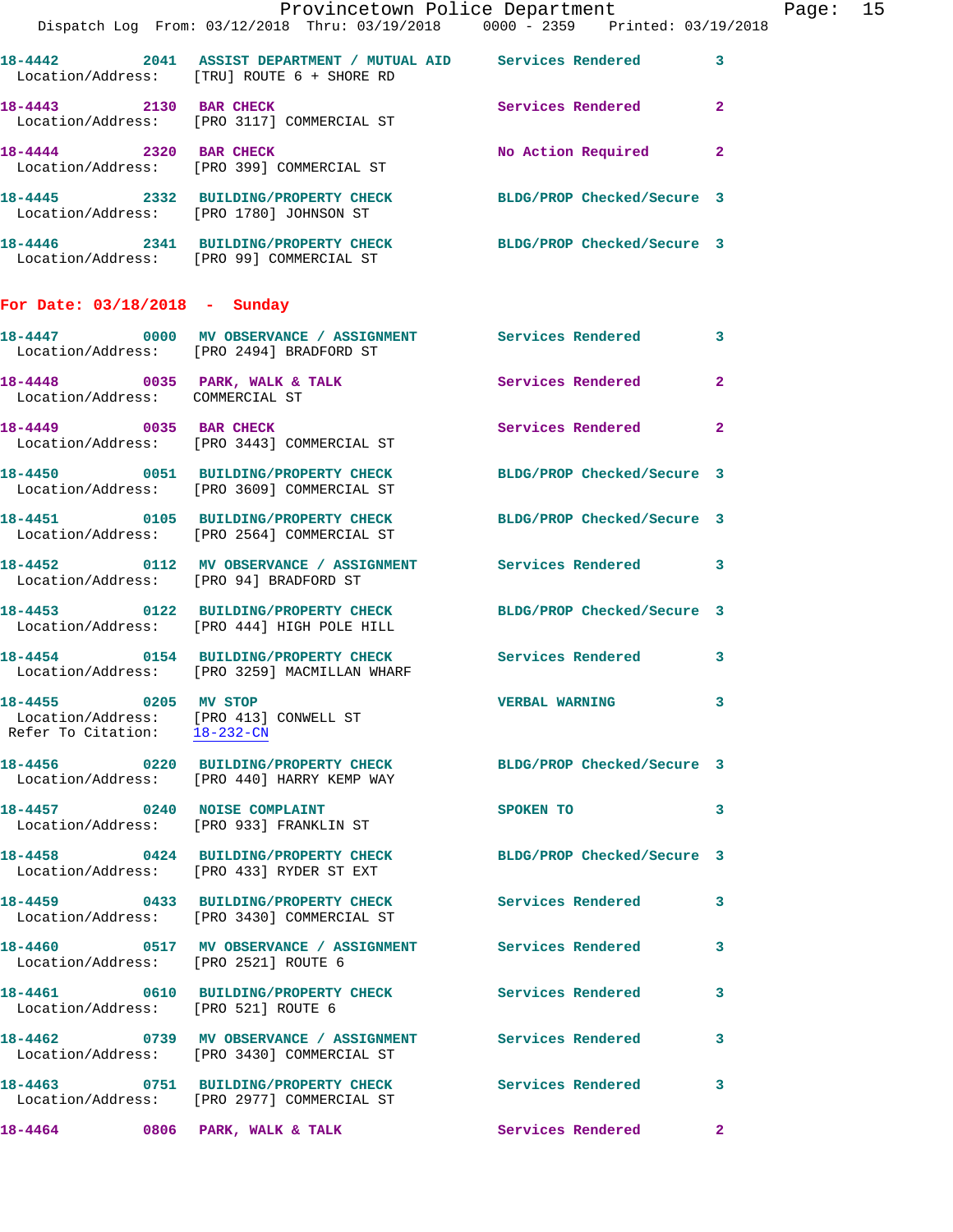|                                                         | Dispatch Log From: 03/12/2018 Thru: 03/19/2018 0000 - 2359 Printed: 03/19/2018                                | Provincetown Police Department |                | Page: 16 |  |
|---------------------------------------------------------|---------------------------------------------------------------------------------------------------------------|--------------------------------|----------------|----------|--|
|                                                         | Location/Address: [PRO 2554] COMMERCIAL ST                                                                    |                                |                |          |  |
|                                                         | 18-4465 0816 ASSIST DEPARTMENT / MUTUAL AID Services Rendered 3<br>Location/Address: [PRO 1244] RACE POINT RD |                                |                |          |  |
|                                                         | 18-4466 0913 MV OBSERVANCE / ASSIGNMENT Services Rendered 3<br>Location/Address: RYDER ST + BRADFORD ST       |                                |                |          |  |
|                                                         | 18-4467 0914 BUILDING/PROPERTY CHECK BLDG/PROP Checked/Secure 3<br>Location/Address: [PRO 1638] COMMERCIAL ST |                                |                |          |  |
|                                                         | 18-4468 1051 MEDICAL EMERGENCY<br>Location/Address: [PRO 2793] COMMERCIAL ST                                  | PATIENT REFUSAL 1              |                |          |  |
| 18-4470 1101 TRAFFIC CONTROL                            | Location/Address: STANDISH ST + COMMERCIAL ST                                                                 | Services Rendered 3            |                |          |  |
|                                                         | 18-4469 1102 BUILDING/PROPERTY CHECK<br>Location/Address: [PRO 2500] COMMERCIAL ST                            | Services Rendered              | $\mathbf{3}$   |          |  |
|                                                         | 18-4471 1125 PARK, WALK & TALK<br>Location/Address: [PRO 175] COMMERCIAL ST                                   | Services Rendered              | $\overline{2}$ |          |  |
|                                                         | 18-4472 1126 LARCENY / FORGERY / FRAUD Services Rendered<br>Location/Address: [PRO 831] COMMERCIAL ST         |                                | $\mathbf{2}$   |          |  |
|                                                         | 18-4473 1220 LOST PROPERTY<br>Location/Address: [PRO 542] SHANK PAINTER RD                                    | Services Rendered              | 3              |          |  |
|                                                         | 18-4474 1332 ASSIST CITIZEN<br>Location/Address: [PRO 488] MAYFLOWER ST                                       | Services Rendered 3            |                |          |  |
|                                                         | 18-4475 1417 MV OBSERVANCE / ASSIGNMENT Services Rendered<br>Location/Address: RACE POINT RD + NELSON AVE     |                                | 3              |          |  |
| 18-4476   1517   FOLLOW UP                              | Location/Address: [PRO 542] SHANK PAINTER RD                                                                  | Investigated                   | $\mathbf{2}$   |          |  |
|                                                         | 18-4477 1648 BUILDING/PROPERTY CHECK Services Rendered<br>Location/Address: [PRO 2898] JEROME SMITH RD        |                                | 3              |          |  |
| 18-4478                                                 | 1704 MV OBSERVANCE / ASSIGNMENT Services Rendered 3<br>Location/Address: [PRO 2489] BRADFORD ST               |                                |                |          |  |
|                                                         | 18-4479 1743 BUILDING/PROPERTY CHECK Services Rendered<br>Location/Address: [PRO 3259] MACMILLAN WHARF        |                                | $\mathbf{3}$   |          |  |
| 18-4480 1746 MV STOP<br>Refer To Citation: 18-233-CN    | Location/Address: PRINCE ST + BRADFORD ST                                                                     | <b>VERBAL WARNING</b>          | 3              |          |  |
|                                                         | 18-4481 1832 MV OBSERVANCE / ASSIGNMENT Services Rendered 3<br>Location/Address: [PRO 3430] COMMERCIAL ST     |                                |                |          |  |
| Location/Address: COMMERCIAL ST                         | 18-4482 1834 PARK, WALK & TALK 1999 Services Rendered                                                         |                                | $\mathbf{2}$   |          |  |
|                                                         | 18-4483 1853 BAR CHECK<br>Location/Address: [PRO 399] COMMERCIAL ST                                           | Services Rendered              | $\mathbf{2}$   |          |  |
| 18-4484 1859 ANIMAL CALL<br>Location/Address: CONANT ST |                                                                                                               | <b>Unfounded</b>               | $\mathbf{2}$   |          |  |
| Location/Address: [PRO 2521] ROUTE 6                    | 18-4485 1949 MV OBSERVANCE / ASSIGNMENT Services Rendered                                                     |                                | 3              |          |  |
|                                                         | 18-4486 2057 MV OBSERVANCE / ASSIGNMENT Services Rendered 3<br>Location/Address: [PRO 2577] BRADFORD ST       |                                |                |          |  |
|                                                         | 18-4487 2103 BUILDING/PROPERTY CHECK<br>Location/Address: [PRO 2898] JEROME SMITH RD                          | BLDG/PROP Checked/Secure 3     |                |          |  |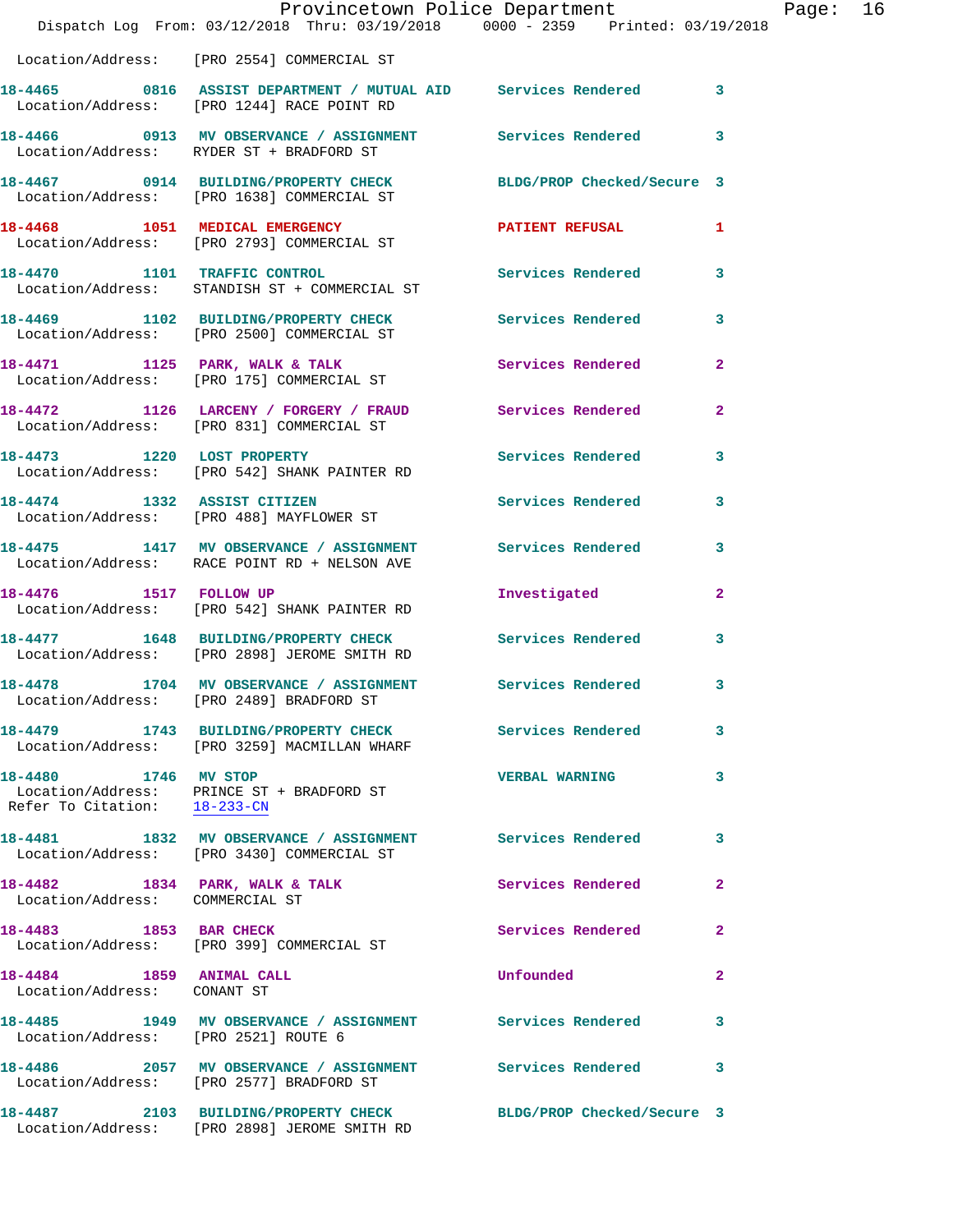|                                                                                                | Provincetown Police Department<br>Dispatch Log From: 03/12/2018 Thru: 03/19/2018 0000 - 2359 Printed: 03/19/2018   |                            |              |
|------------------------------------------------------------------------------------------------|--------------------------------------------------------------------------------------------------------------------|----------------------------|--------------|
| 18-4489 2116 MV STOP<br>Location/Address: LAW ST + BRADFORD ST<br>Refer To Citation: 18-234-CN |                                                                                                                    | <b>VERBAL WARNING</b>      | 3            |
|                                                                                                | 18-4488 2123 BUILDING/PROPERTY CHECK Services Rendered<br>Location/Address: [PRO 2540] RACE POINT RD               |                            | 3            |
|                                                                                                | 18-4490 2138 BUILDING/PROPERTY CHECK<br>Location/Address: [PRO 2483] COMMERCIAL ST                                 | <b>Services Rendered</b>   | 3            |
|                                                                                                | 18-4492 2153 BUILDING/PROPERTY CHECK<br>Location/Address: [PRO 175] COMMERCIAL ST                                  | BLDG/PROP Checked/Secure 3 |              |
|                                                                                                |                                                                                                                    | BLDG/PROP Checked/Secure 3 |              |
|                                                                                                | 18-4494 2209 BUILDING/PROPERTY CHECK<br>Location/Address: [PRO 519] RACE POINT RD                                  | BLDG/PROP Checked/Secure 3 |              |
|                                                                                                | 18-4495 2353 MV OBSERVANCE / ASSIGNMENT No Action Required<br>Location: [PRO 3672] TOWN LINE                       |                            | 3            |
| For Date: $03/19/2018$ - Monday                                                                |                                                                                                                    |                            |              |
|                                                                                                | Location/Address: [PRO 3430] COMMERCIAL ST                                                                         |                            | 3            |
|                                                                                                | 18-4498 0203 BUILDING/PROPERTY CHECK<br>Location/Address: [PRO 526] RYDER ST EXT                                   | Services Rendered          | 3            |
|                                                                                                | 18-4499 			0207 BUILDING/PROPERTY CHECK BLDG/PROP Checked/Secure 3<br>Location/Address: [PRO 3259] MACMILLAN WHARF |                            |              |
|                                                                                                | 18-4500 0209 MV OBSERVANCE / ASSIGNMENT Services Rendered<br>Location/Address: [PRO 2489] BRADFORD ST              |                            | 3            |
| Location/Address: [PRO 2520] PRINCE ST                                                         | 18-4501 0222 BUILDING/PROPERTY CHECK BLDG/PROP Checked/Secure 3                                                    |                            |              |
| 18-4503                                                                                        | 0243 BUILDING/PROPERTY CHECK<br>Location/Address: [PRO 2483] COMMERCIAL ST                                         | Services Rendered          | 3            |
|                                                                                                | 18-4502 0244 BUILDING/PROPERTY CHECK<br>Location/Address: [PRO 2489] BRADFORD ST                                   | Services Rendered          | 3            |
|                                                                                                | 18-4504 0435 BUILDING/PROPERTY CHECK BLDG/PROP Checked/Secure 3<br>Location/Address: [PRO 447] JEROME SMITH RD     |                            |              |
|                                                                                                | 18-4505 0435 HARASSMENT / THREATS<br>Location/Address: [PRO 539] SHANK PAINTER RD                                  | <b>Services Rendered</b>   | $\mathbf{2}$ |
|                                                                                                | 18-4506 6454 MV OBSERVANCE / ASSIGNMENT Services Rendered<br>Location/Address: [PRO 2489] BRADFORD ST              |                            | 3            |
|                                                                                                | 18-4507 0513 BUILDING/PROPERTY CHECK<br>Location/Address: [PRO 444] HIGH POLE HILL                                 | BLDG/PROP Checked/Secure 3 |              |
|                                                                                                | 18-4508 0528 MV OBSERVANCE / ASSIGNMENT No Action Required<br>Location/Address: [PRO 595] BRADFORD ST              |                            | 3            |
| 18-4509 0658 ALARM - GENERAL                                                                   | Location/Address: [PRO 2391] BRADFORD ST                                                                           | <b>Services Rendered</b>   | 1            |
|                                                                                                | 18-4510 0719 COMPLAINT - GENERAL Services Rendered<br>Location/Address: [PRO 3365] HARBOUR DR                      |                            | 3            |
|                                                                                                | 18-4511 0741 BUILDING/PROPERTY CHECK Services Rendered<br>Location/Address: [PRO 3259] MACMILLAN WHARF             |                            | 3            |